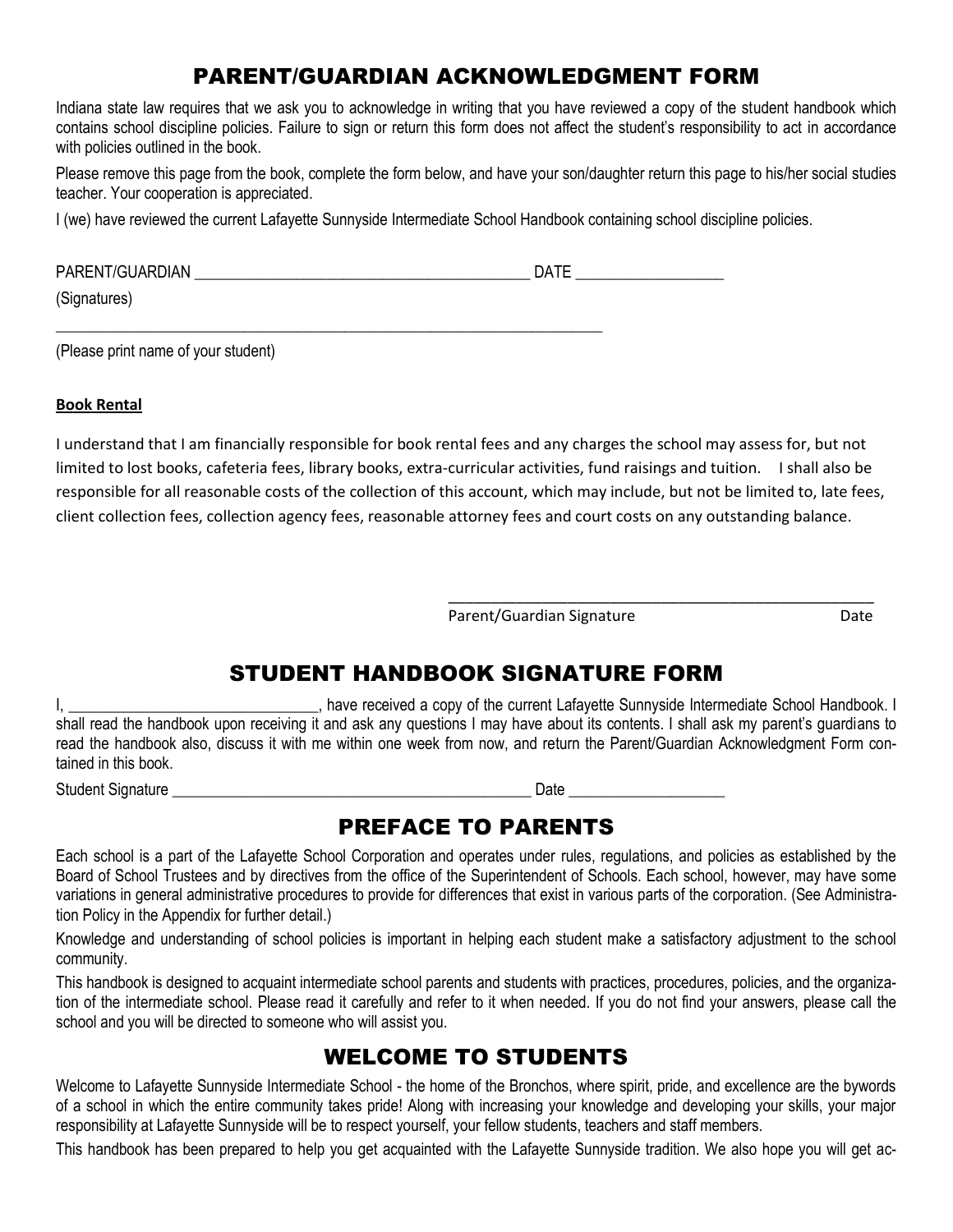quainted with the facilities, rules, schedules, teams, and organizations and will make every effort to get to know your teachers and make new friends.

By taking part in all Lafayette Sunnyside has to offer, you will have a great school year! Not only are you a part of the Lafayette Sunnyside tradition but, more importantly, you are taking a big step in the direction of becoming a success.

# LAFAYETTE SCHOOL CORPORATION VISION STATEMENT

To nurture the promise of our children.

# LAFAYETTE SCHOOL CORPORATION MISSION STATEMENT

To **inspire** and **empower** all children to learn, hope, dream, contribute, excel, create, and appreciate.

# SAFE SCHOOL HELPLINE

The Safe School Helpline is available 24 hours a day, 7 days a week. Most calls are taken in the evening, when students have privacy and access to a phone. Staff, administrators and parents are additionally welcome to use The Safe School Helpline, anonymously if you choose, as a first line of defense against drugs, violence, and weapons in our community. The toll free phone number is (877) 572-4543 or (877) LSC–4KID.

# WETIP HOTLINE

Another reporting avenue is the WETIP hotline provided by Tippecanoe County Prosecutor's Office. It is available to report any criminal activity you become aware of in the county. **The phone number is 1-800-782-7463**

# THINGS YOU NEED TO KNOW

This purpose of this section of the handbook is to help you become familiar with many of the policies and procedures you may encounter at Lafayette Sunnyside. We hope that most of your questions can be answered here!

### **ABSENCES & TARDIES**

Your parent or guardian should call the school before 9:00 AM each day you are absent. If a parent is unable to call, the student will bring a note (with the reason for the absence) to the General Office before school starts on the day you return. An alarm not going off, missing the bus, oversleeping, running late, and baby-sitting are examples of unexcused absences or tardies. An alternate way of getting to school (such as the free City Bus) is important in case the above happens.

Any time a student goes to the doctor/dentist/therapist/court/probation, etc., a note for the appointment must be brought to school to be filed.

The expectation is for you to be in your in the classroom by 8:00 AM (If you arrive after 8:05 AM, you must bring a note from a parent (or call), with the reason for the tardy, to the General Office to get a tardy admit. Detentions may be assigned for non-exempt tardies (overslept, missed bus, etc.). All tardies are non-exempt if there is not a note from the doctor/dentist/therapist etc. After the 6th non-exempt tardy a detention will be assigned. Detentions will be assigned for every 3 tardies thereafter.

#### **APPOINTMENTS**

If you arrive at school from an appointment after 8:05 AM, report to the General Office for a pass. If you need to leave the building during the day for any reason, you must get a permission slip from the General Office. NO SLIP will be issued without parent contact (note or phone call). Permission slips for appointments should be obtained in the morning before school starts, whenever possible.

When you leave for the appointment, the permission slip is shown to your teacher and then given to the receptionist in the General Office. Upon returning to school after the appointment, you should report to the General Office to obtain a pass to class.

## **ARRIVING TO SCHOOL**

Students who eat breakfast at school may arrive no earlier than 7:30 AM. Students should arrive at school as close to 7:50 AM as possible unless you ride the school bus. Upon arrival students may go to the cafeteria, or the academic hallways. Staff members will notify students when they are permitted to move and prepare for classes. Parents that bring students to Sunnyside should use the Cason Street driveway and drop-off students at the West Entrance near the outdoor tennis courts. Sunnyside does not provide supervision of students before 7:30 AM.

# **BICYCLES, SKATEBOARDS, MOPEDS, WHEELIES**

Students are permitted to ride bicycles to school if the student uses the common regulations regarding their use. The expectation is to walk your bicycle once you are on Sunnyside's campus. Each student is strongly encouraged to lock his/her vehicle with a heavy-duty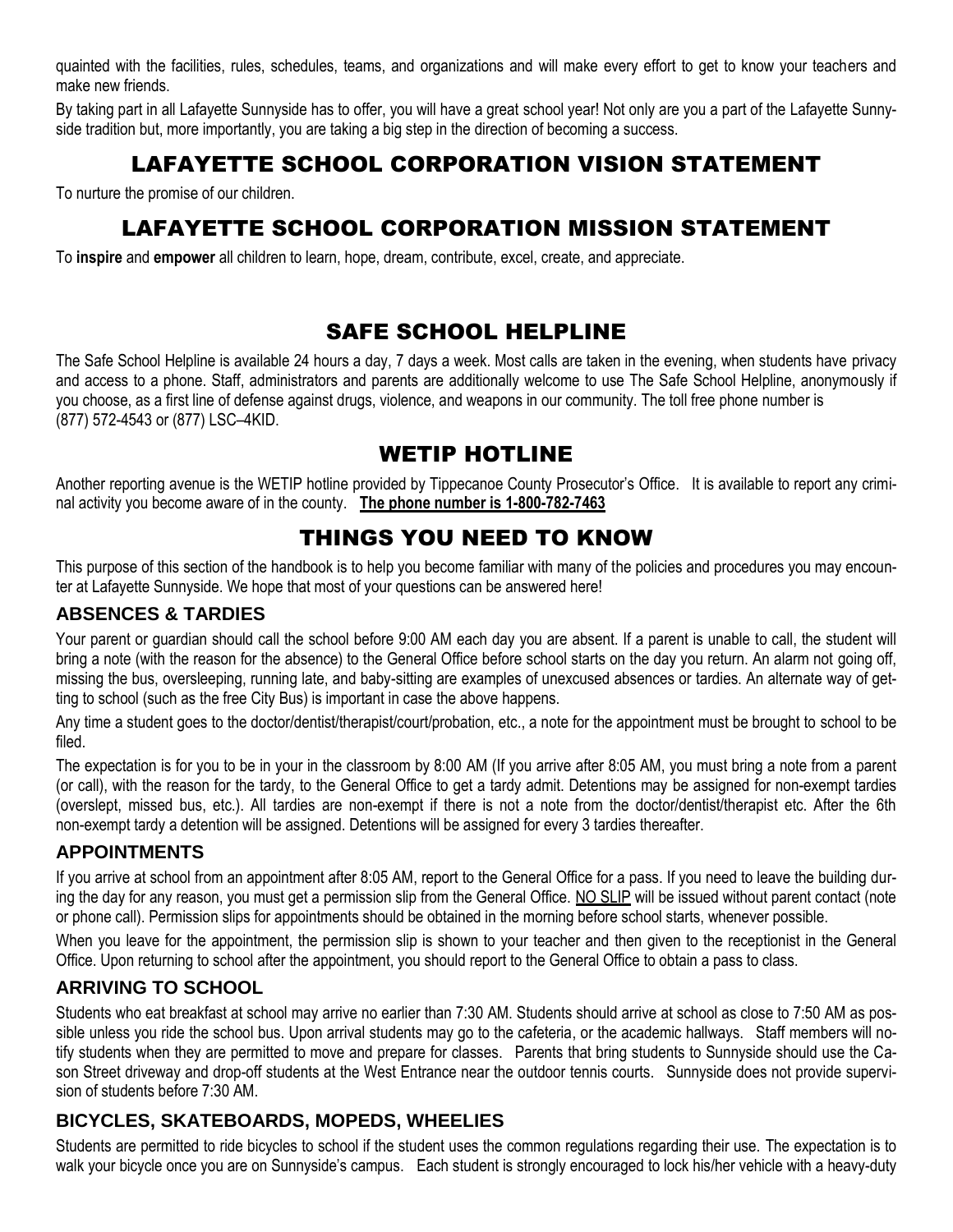chain and padlock. The school assumes no responsibility for bicycles ridden to school, but will make an effort to safeguard them. Each bicycle should be registered with the police department. **SKATEBOARDS, IN-LINE SKATES, WHEELIES, MOPEDS, AND MOTOR-CYCLES ARE NOT PERMITTED.**

### **BOOK RENTAL**

Book rental is due at the end of the second week of school. If your parents need assistance in paying book rental, they may contact the school treasurer. The Lafayette Board of School Trustees authorizes a rental and fee program for providing textbooks and related materials. Fees will be assessed at the beginning of each school year and the administration will be empowered to collect all fees by methods that may include a collection agency, or legal action in court. Students are responsible for the maintenance of the books that they are issued and are responsible for any damages incurred.

## **CAFETERIA**

- The cafeteria has multiple serving lines offering a variety of healthy food items. There are 3 entrée choices, including a chef salad daily. Protein, vegetables, fruits, grains and milk are included with this lunch. Many a la carte foods are also available that are paid for individually.
- Breakfast consists of two choices daily from the following; cereal, granola bars, yogurt, breakfast burrito, peanut butter & jelly sandwich, cheese sticks, pop tarts and hot breakfast sandwich. Juice or fresh fruit and milk are served daily. Breakfast will be served Monday through Friday from 7:30 AM – 7:50 AM. **Breakfast will NOT be served on 2-hour delay days.**
- Any cafeteria purchase can be paid for from the student's cafeteria account or with cash. **By recommendation of the State Board of Accounts no charging is allowed in the cafeteria.** Students will be issued a keypad number (PIN), which will be used to purchase breakfast, lunch or a la carte using their cafeteria account at Lafayette Sunnyside. Your parents may send money to school with you or make payments online at the LSC website under the parent tab using the PIN. Before school is the best time to add money to your account. A la Carte items are not available under the free/reduced program. Applications for free or reduced priced lunches are available in the school office and may be submitted any time during the school year.
- You are responsible for cleaning up after you eat. Trash and food not eaten should be placed in trash cans. Trays, dishes, and silverware should be returned to the washing window. No food may be taken out of the cafeteria by students.

# **CD, RADIO, MP3, AND ELECTRONIC DEVICES**

Electronic listening devices must be shut off and placed in a secure area that is out of sight of both teachers and other students from 7:55-3:15. Please be aware that the school will not be responsible for lost or stolen electronic equipment. Failure to comply with this procedure will result in the item being confiscated and returned only to the parent or guardian.

## **CELLULAR PHONES**

Cell phones must be shut off and placed in a secure area that is out of sight of both teachers and other students from 7:55-3:15. During this time, it should not audible. Failure to comply with this policy will result in the cell phone being confiscated and returned only to the parent or guardian. Please note that Sunnyside Intermediate School will not be responsible for lost or stolen cell phones.

In addition please note the following regarding cell phone content and display:

- The Child Abuse/Neglect Law requires school personnel to report to law enforcement or child protective services whenever there is reason to believe that any person/student is involved with "child exploitation" or "child pornography" as defined by Indiana Criminal Statutes.
- Child Exploitation: It is a Class D felony under I.C. 35-42-4-4(b) for any person/student (1) to exhibit, photograph or create a digitalized image of any incident that includes "sexual conduct" by a child under the age of 18; or (2) to disseminate, exhibit to another person, or offer to so disseminate or exhibit, matter that depicts or describes "sexual conduct" by a child under the age of 18. Sexual conduct is defined at I.C. 35-42-4-4(a).
- Child Pornography: It is a Class D felony under I.C.35-42-4-4(c), for any person/student to *possess* a photograph, motion picture, digitalized image, or any pictorial representation that depicts or describes "sexual conduct" by a child who the person knows is less than 16 years of age or who appears less than age 16. Sexual conduct is defined at I.C. 35-42-4-4-(a).
- The Indiana Sex Offender Registration Statute at I.C. 11-8-8-7 and the Sex Offender Registry Statute at I.C. 35-42-4-11, as of May 2009, require persons convicted of or adjudicated as a juvenile delinquent for violating the Child Exploitation Statute at I.C. 35-42-4-4(b) to register as a sex offender.
- Because student cell phones have been found in a number of Indiana school districts to have contained evidence of "sexual conduct" as defined above, it is important for parents and students to be aware of the legal consequences should this occur in our school system.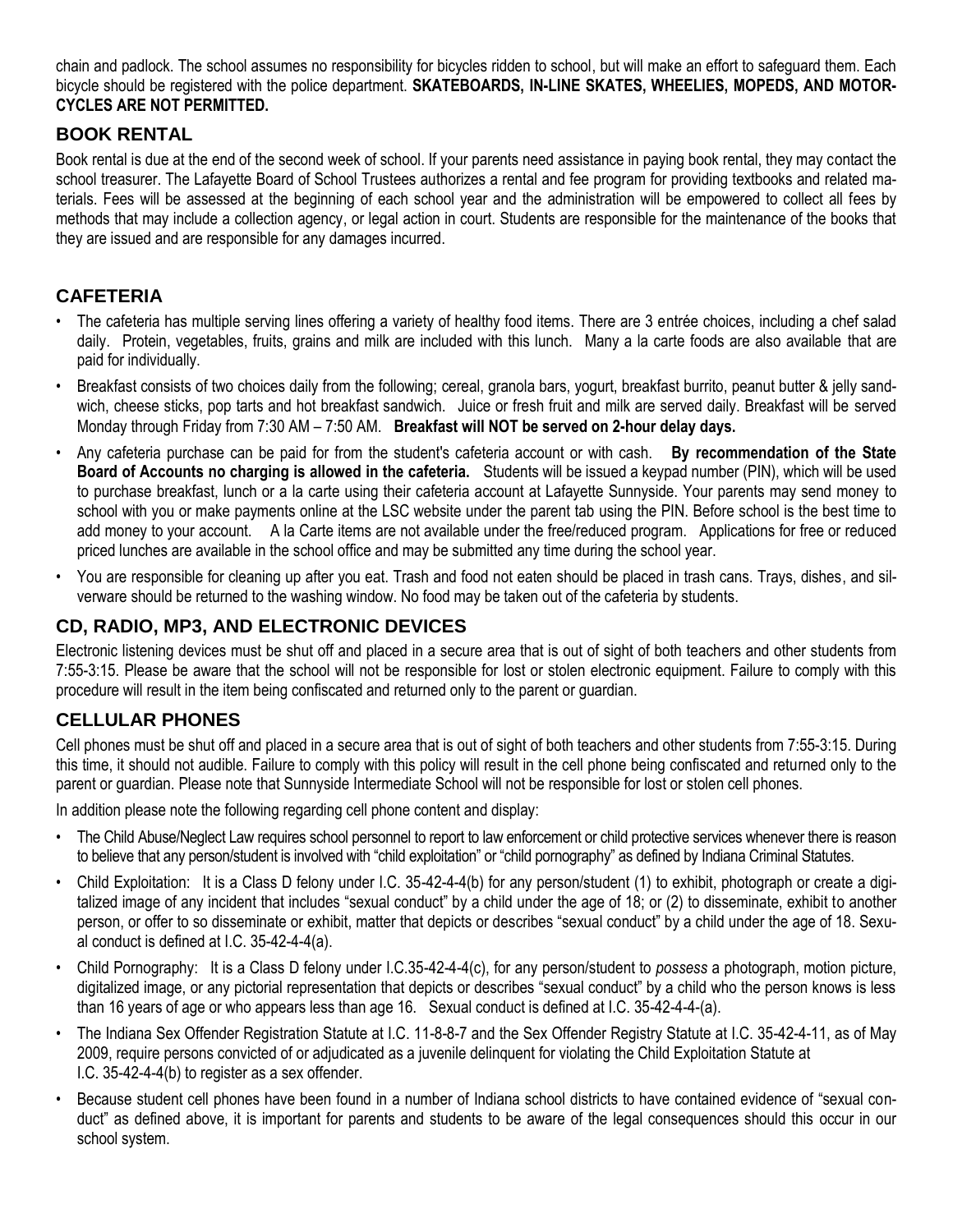# **CHANGE OF ADDRESS OR PHONE**

If you move, change phone numbers, or have a parent who changes jobs, please report this information to the Guidance Office.

## **COMMUNICATION DEVICES/RECORDING DEVICES/VIDEO OR PHOTO DEVICES**

A Parent(s)/Guardian(s) allowing students to carry electronic devices to school implies permission to the school to have access to any and all information on the device if confiscated for disciplinary or investigative purposes.

# **CONTACTING THE SCHOOL**

Telephone Number: 765-771-6100; FAX Number 765-771-6113; Web Site Address: www.lsc.k12.in.us/schools/sunnyside/index.html. The complete list of teachers' emails can be found at the school website.

# **FIRE DRILL**

The state of Indiana requires that each school conduct at least one (1) fire drill per month. The following rules should be observed during a drill:

- 1. In the classroom:
	- a. Students leave all books and working materials where they are.
	- b. Perfect order is to be observed.
	- c. The first student passes through the door and holds it open.
	- d. The last student closes the classroom door.
- 2. In the corridors and stairways:
	- a. Pass in single file unless otherwise instructed.
	- b. The first person through the corridor doors is to hold the doors open until all students are through the doors.
	- c. The first person through the outside doors is to hold doors open until all students are through the doors.
	- d. Follow the assigned route, keep silent, quick step, no running!
- 3. Outside the building:
	- a. All groups are to pass to points beyond the danger of falling walls.
	- b. KEEP PERFECT ORDER, and silence while teacher takes attendance.
	- c. Sections to enter in reverse order on signal keeping silent!

Each teacher will explain the route to take from his/her class during the first week of school.

## **GUM**

Gum is not permitted at Lafayette Sunnyside Intermediate School.

## **HOMEWORK REQUESTS**

For extended illness of two or more days, homework may be requested by calling the school receptionist at 771-6100 by 9:00 AM. Homework will be made available by 3:00 PM the day of the call. It is the expectation that homework requests are picked up and should be completed in a timely manner.

- a. Students are given one day for each day of absence to complete the homework and return it to the teacher.
- b. Students are responsible for getting their homework if they have only missed one day of school.
- c. In the event that assignments are not picked up as scheduled, a student returns to school before assignments are picked up, or assignments are not completed and returned to the teacher, this service will not be available for future absences.

## **ILLNESS OR INJURY AND UNEXPECTED SEVERE ALLERGIC REACTION**

If you become ill or are injured, report to class and ask permission to see the nurse in the Health Clinic. If the nurse is not on duty, report to the Guidance Office. (Refer to the Health Service Policy in the Appendix).

Anaphylaxis is a life-threatening medical emergency. Anaphylaxis is a severe response resulting in cardiovascular collapse (shock) after ingestion or exposure to an antigen. If this occurs, immediate intervention with epinephrine injection and a 911 call is necessary. Each school Health Clinic is equipped with an EpiPen to be used to treat an unexpected anaphylactic reaction. The school nurse or trained first responder will administer the EpiPen if a student is assessed to have severe allergic reaction symptoms that are life-threatening. If an EpiPen is administered, a 911 call will be made. (The School's EpiPen is to be used for life-threatening emergen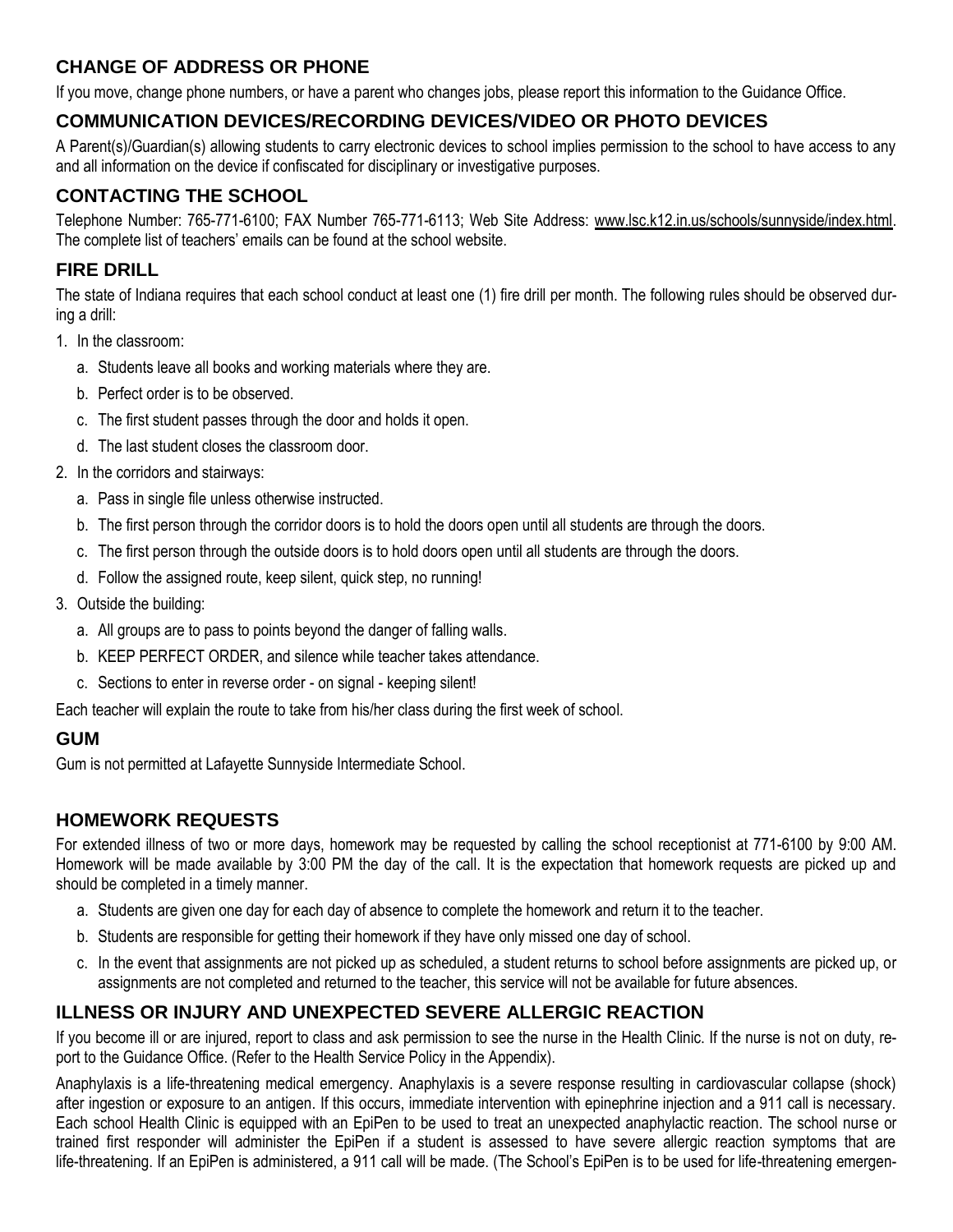cies only and does not replace a child's own prescribed medication. Students with known allergy should have an individual health care plan and keep prescribed medication at school. If your student has a known severe allergy, please inform your student's school nurse.)

## **LEAVING SCHOOL**

When school dismisses at 3:15 PM, students are expected to leave promptly. Busses will leave at 3:25 PM. Only students under the direct supervision of a teacher should remain after 3:25PM. If you are waiting for a parent or waiting to use the phone, please stay in the front entrance area of the building and remain orderly. School must be notified by 2:30 p.m. of any changes to a student's dismissal procedure.

## **LIBRARY**

The Sunnyside Library is an active, busy place. The library supports the school's curriculum and strives to foster the love of reading.

The Library expectations are:

Be respectful: respect others and yourself.

Be responsible: be responsible for the books and materials.

Be ready: bring your library pass which is your check out card and return library materials on time.

Students may come to the library before and after school hours (7:30-8:00 AM, 3:15-4:20 PM). During school hours, students use their library cards as their pass to come to the library and to check out books.

Students are responsible for each book they check out. Books are checked out for a two week period and may be renewed for an additional two weeks. The replacement cost will be charged for any lost or damaged books.

The staff of the library is waiting to help you find answers, choose a great book and show you how to become lifelong readers.

Harry S. Truman — 'Not all readers are leaders, but all leaders are readers

## **LOCKERS**

Locker problems should be reported to the Guidance Office.

#### *DO NOT GIVE YOUR LOCKER COMBINATION TO ANY OTHER STUDENT! DO NOT ALLOW OTHER STUDENTS TO KEEP THEIR BOOKS IN YOUR LOCKER AND DO NOT PUT YOUR BOOKS IN ANOTHER STUDENTS LOCKER***!**

Students are not allowed to put stickers or decals on the inside or outside of their lockers. Students may only use Scotch tape to post appropriate pictures, cards, or notes.

Equipment, such as lockers and desks, belong to the school district and are used by students as a convenience. The lockers and desks are not to be used to store items which cause, or can reasonably be foreseen to cause, an interference with school purposes or an educational function, or which are forbidden by state law, federal law, or school rules. Students should realize that they have no expectation of privacy from school authorities as to the desks and lockers that the student uses. Such equipment may be inspected or searched by school authorities when the school authorities deem it appropriate.

# **LOCKER SEARCHES**

Searches or inspection of personal belongings or an area assigned to a student shall be made in the presence of a witness and, when reasonably possible, in the presence of the student. Tools to aid searches may include technology and/or sniff canines. See APPEN-DIX for specific policy regarding searches.

# **MEDICATION TAKEN AT SCHOOL**

If you need to take medicine during school hours, you must first report to the nurse's office with a note from your parents. For the full Lafayette Sunnyside Intermediate School and Lafayette School Corporation policy, refer to the medication section of the Health Service Policy in the Appendix. Indiana State Law and LSC policy requires proper permissions signed from the doctor and parent for you to take medications at school.

## **MOVING TO ANOTHER SCHOOL**

If you move to another school district during the school year, go the Guidance Office to notify the school as soon as you know you are moving.

## **NURSE**

The nurse's office (Health Clinic) is on the 1st floor next to the Guidance Office. The nurse's office is open from 8:00 AM to 3:15 PM every day. When the nurse is not in the building, please report to the guidance office.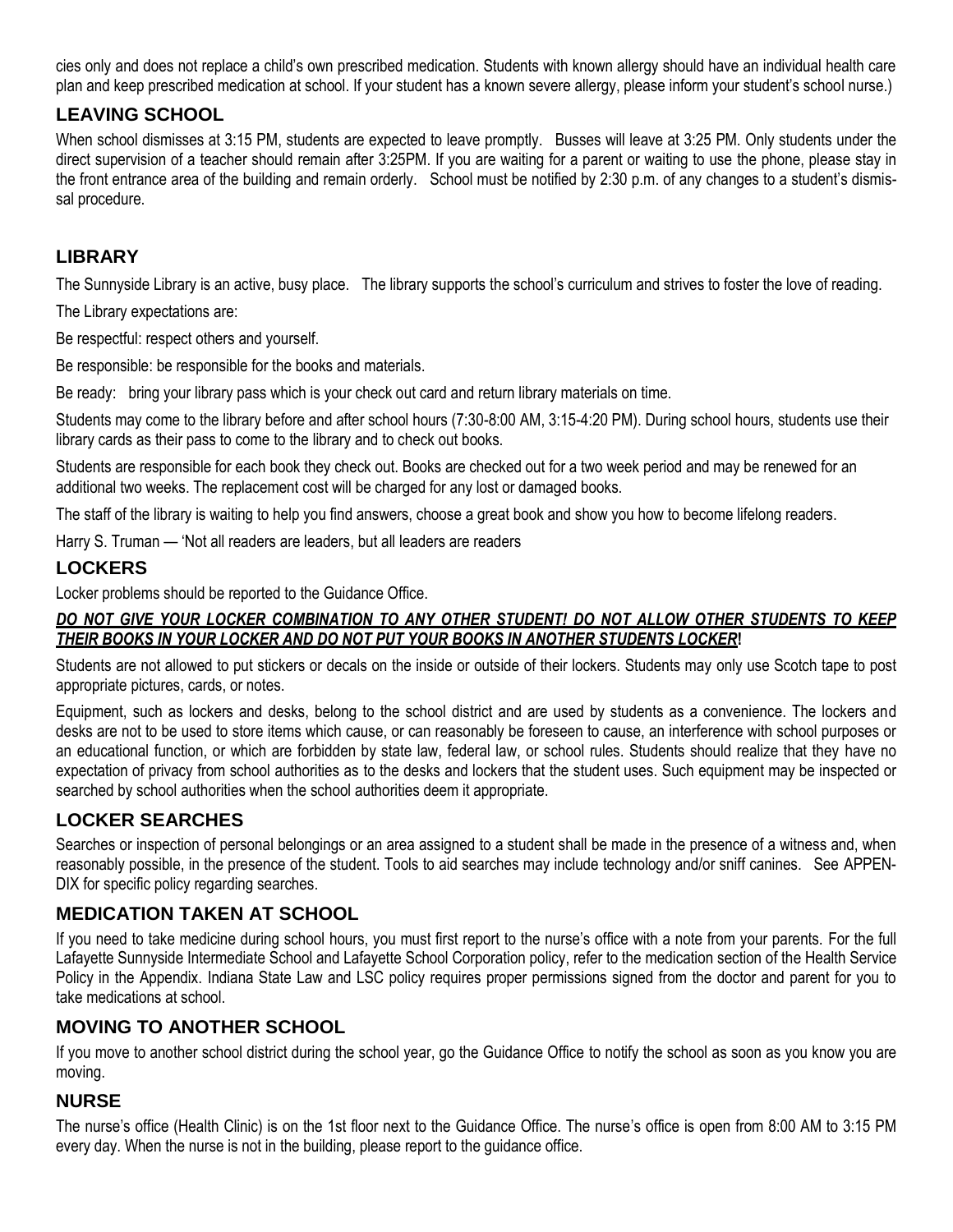## **PENS, PENCILS, NOTEBOOKS**

Pens, pencils, and notebooks may be purchased from the machine by the main office. These items are also available in our Broncho Store.

## **RELEASING STUDENT RECORDS AND INFORMATION**

The Student Records Policy of the Lafayette School Corporation complies with the provisions of the Family Educational Rights and Privacy Act of 1974, Public Law 93-380. (For complete details refer to Rights and Privacy Act in Appendix).

## **SCHOOL SAFETY**

Safe School Help Line: Please call toll free (888) 435-6572 or (888) HELP-LSC, to report anonymously suspicious incidents involving drugs, violence, and weapons in our school community.

Another reporting avenue is the WETIP hotline provided by Tippecanoe County. It is available to report any criminal activity you become aware of in the county. The number is 1-800-782-7463.

### **SEVERE STORM**

The State of Indiana requires that each school conduct two severe storm drills each semester. Students should remain silent at all times in order to hear instructions. Students should remain in single file during the drill when reporting to the first floor. Each teacher will explain the route to take from his/her class during the first week of school.

### **TELEPHONE**

Calls may be made during the day only from a school phone with permission from a staff member.

## **TEXTBOOKS**

Your books are furnished by the school and will be assigned to you by your teachers. If other supplies are needed, your teacher will inform you. Take care of your textbooks! If a textbook is lost or damaged, you will have to pay for it. *TELL YOUR TEACHER ABOUT ANY DAMAGE YOU NOTICE IN YOUR TEXTBOOK WHEN YOU RECEIVE IT.*

## **TRANSPORTATION (LSC BUSES)**

There will be no transfers for students that want to go home with friends or an alternate location. In the event of an emergency, a transfer can be approved in writing, signed and dated by a school principal or the head of LSC Transportation. The emergency must be in the interest of the safety of the student and limited to a time period considered "necessary".

## **VACATIONS**

School vacations will be observed on the following dates:

| September 1      | Labor Day                                             |
|------------------|-------------------------------------------------------|
| October 24 & 27  | <b>Fall Break</b>                                     |
| November 27 & 28 | <b>Thanksgiving Break</b>                             |
| Dec. 22 - Jan. 2 | <b>Winter Break</b>                                   |
| January 19       | Martin Luther King Jr. Day                            |
| February 16      | President's Day (Possible Make-Up Day)                |
| Mar. 23 - 27     | <b>Spring Break</b>                                   |
| May 20           | Last Day of School (May 21 - 22 may be a Make-Up Day) |

Because of the Indiana Law requiring 180 days of student attendance, make-up days are potential school days. If make-up days are not needed, school will not be in session on the following dates: May 21<sup>st</sup> – 22<sup>nd</sup>. If bad weather or other emergencies necessitate the closing of school, the school may be in session one or more of these make-up days.

## **VIDEO CAMERAS**

Video cameras are used both inside and outside of Lafayette Sunnyside Intermediate School. The data provides the administration with an additional tool to enhance safety and security of guests, students, staff, and school property. Video data is to be used exclusively by the Sunnyside administration and LSC security staff. Storage of recorded data will be limited to 10 calendar days, except in instances where data may be necessary for prosecution.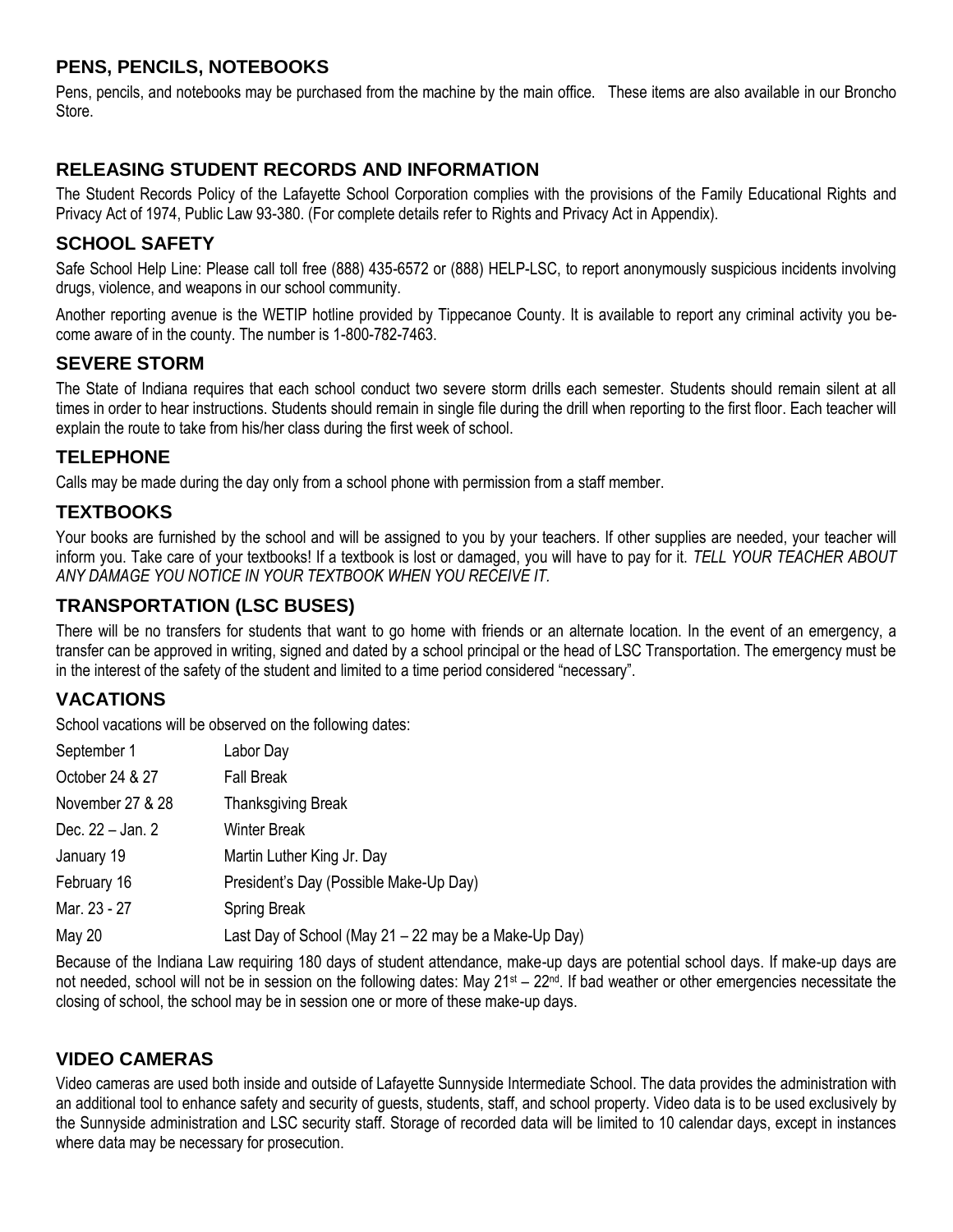## **VISITORS**

Parents and adults who have business at the school are required to register in the General Office when entering Lafayette Sunnyside. No school age children are permitted to visit at any time unless pre-approved by the principal. (See Visitors to Schools Policy in Appendix).

# CURRICULUM

The intermediate school provides a comprehensive curriculum for students. It emphasizes instruction in essential skills and knowledge, as well as an opportunity for exploratory experiences that meet the varied needs and interests of early adolescents.

| <b>GRADE 5</b>                                | <b>GRADE 6</b>                                     |  |
|-----------------------------------------------|----------------------------------------------------|--|
| STEM (Science and Math)                       | STEM (Science and Math)                            |  |
| Humanities (Language Arts and Social Studies) | Humanities (Language Arts and Social Studies)      |  |
| Physical Education – every other day          | Physical Education – every other day               |  |
| Choir – 4.5 weeks                             | Health $-12$ weeks $-$ every other day             |  |
| Health $-4.5$ weeks                           | Computer Applications - 12 weeks - every other day |  |
| Visual Art - 9 weeks                          | Visual Art $-12$ weeks $-$ every other day         |  |
| Exploratory Music & STAR - 9 weeks            | Band - Elective                                    |  |
| Keyboarding $-4.5$ weeks                      | Choir - Elective                                   |  |
| Graphic Design - 4.5 weeks                    | Orchestra – Elective                               |  |

# **ACADEMIC SUPPORT**

In addition to the regular curriculum, the intermediate school provides a program for students with special educational needs. For additional information see the Special Education for Special Children Policy in the Appendix.

The intermediate school also provides a curriculum for gifted and talented students. For additional information see the EXCEL or Challenge Program Statement in the Appendix.

# GENERAL EXPECTATIONS

# **WHAT A STUDENT CAN EXPECT FROM LAFAYETTE SUNNYSIDE INTERMEDIATE SCHOOL**

- 1. Highly qualified teachers, concerned about students, willing and able to teach and to provide opportunities for
	- a. Intellectual, emotional, social, cultural, and moral growth;
	- b. Experiencing self-worth.
- 2. Guidance counselors and advisors interested in helping students to make choices that will enable them to develop their potential.
- 3. A comprehensive educational program designed to develop skills and interests, to broaden viewpoints, and to challenge students to achieve.
- 4. Equal opportunity to pursue academic and/or vocational goals and to be involved in a comprehensive extracurricular program regardless of race, sex, creed, color, or national origin.
- 5. Clearly defined rules and regulations whose purpose is to ensure both a safe and a welcoming atmosphere for learning.
- 6. A well-equipped, adequately maintained, modern facility.

### **WHAT LAFAYETTE SUNNYSIDE INTERMEDIATE SCHOOL EXPECTS FROM ITS STUDENT BODY**

1. Students who accept personal responsibility for their education (good attendance, being prepared for class, punctuality, study, do-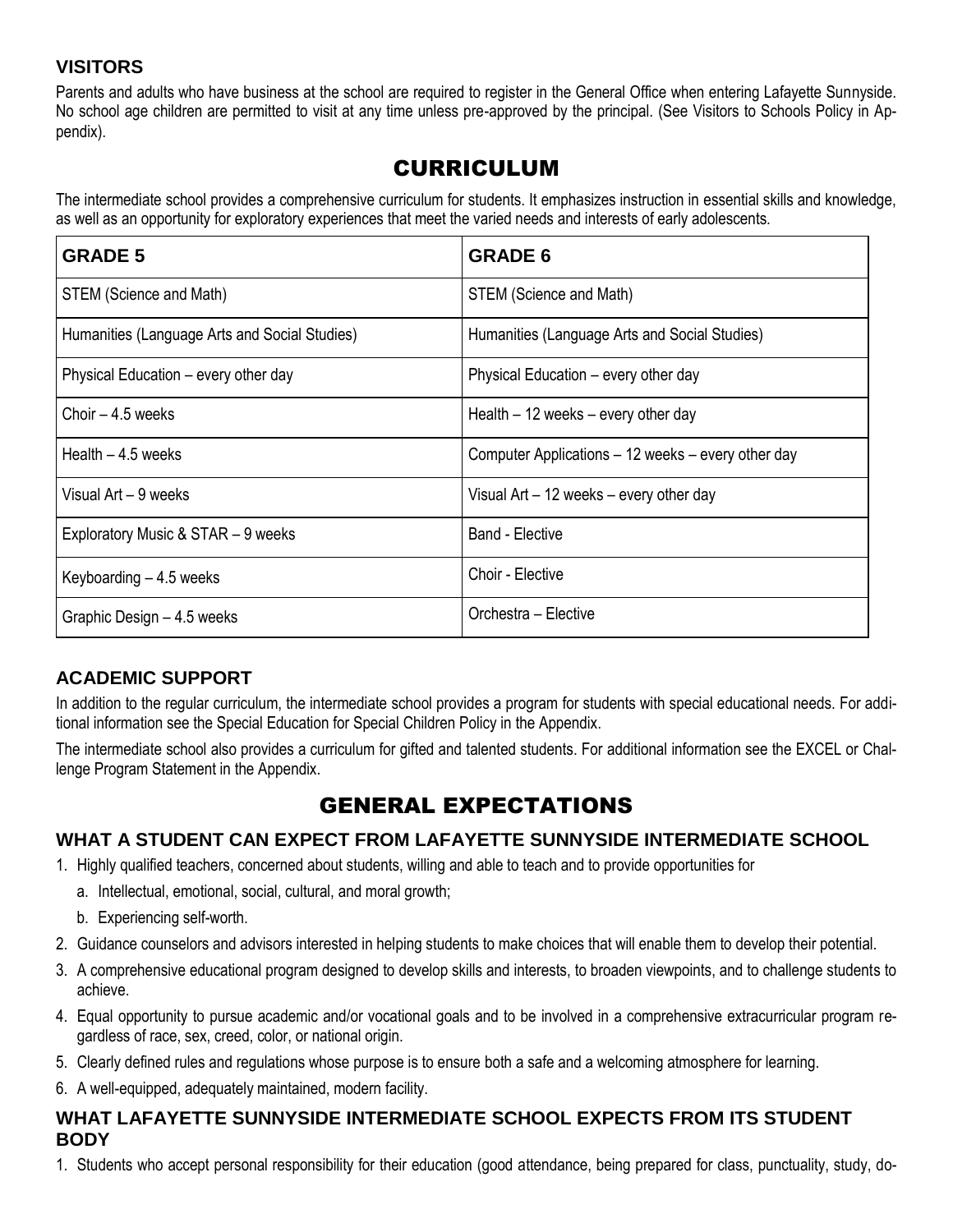ing their own school and homework, participation in class, and cooperation with staff).

- 2. Students who attempt to achieve growth in honesty, tolerance, open-mindedness, sportsmanship, friendliness and loyalty.
- 3. Students who exhibit socially acceptable behavior and language (courtesy, respect for others, proper language and dress).
- 4. Students who are good citizens; students who exhibit respect for authority, school rules, city, state, and national laws; students who exhibit respect for fellow students, staff, and faculty members regardless of race, religion, sex, color, or national origin.
- 5. Students whose pride in the program and facility are evident by their involvement in school life and by the care they take of school property in helping to keep it neat and attractive.

### **SPECIFIC CLASSROOM EXPECTATIONS**

Academic achievement is important. Students should understand that homework is expected. Students are to do independent work. Students are to participate in both class activities and discussion. Care of classroom equipment is important. Each classroom teacher will communicate their specific classroom expectations. Class disruptions will not be tolerated.

# GRADES

**GRADING PERIOD**: Report cards will be issued four times during the 2014-2015 school year according to the following schedule:

| <b>Nine Week Periods</b> | <b>Report Card Distribution</b> |  |
|--------------------------|---------------------------------|--|
| August 12 - October 14   | October 17 via iPad             |  |
| October 15-December 19   | January 9 via iPad              |  |
| January 5 - March 11     | March 18 via iPad               |  |
| March 12 - May 21        | May 28 via iPad                 |  |

**GRADING SYSTEM**: Each teacher will evaluate you and assign a grade of either A, B, C, D, or F on report cards. You will be notified in writing of the evaluation system used by each teacher at the beginning of each course. In addition, standards based report cards will be distributed at the end of each semester. Standards based report cards provide information, as required by PL221, about your child's progress on the state math and language arts standards.

**HONOR ROLL**: To achieve 'A' Honor Roll Status, students must earn all A's on their report card. To achieve 'A/B' Honor Roll Status, students must earn only A's and B's on their report card.

# LAFAYETTE SUNNYSIDE HOMEWORK POLICY

#### **INTRODUCTION**

The State of Indiana has mandated that every school corporation develop a homework policy. Realizing that a rigid, corporation-wide policy could not serve the needs of students of various ages and abilities in all its schools, the Lafayette School Corporation has instructed each school to develop its own homework policy.

The following policy has been developed by a committee of parents, teachers, and administrators at Lafayette Sunnyside. This policy is intended to be a general guideline that will benefit students, teachers and parents at Lafayette Sunnyside.

# **PURPOSE OF HOMEWORK**

Homework may be assigned for the purpose of preparing students for activities that will occur in a future classroom setting; reinforcing learning that has previously been taught; extending to a higher order of thinking; or promoting creativity by having students combine both concepts and skills in new and different ways.

# **ROLE OF TEACHER, STUDENT, PARENT**

Teachers should develop a homework policy and discuss it with students and parents at the start of the school year. Teachers should be specific in making individual homework assignments, and notify parents of students who fail consistently to complete homework. Parents should provide a quiet study area and specific study time for homework to be done. They should also check with their students on homework assignments each day. Parents should communicate with teachers when homework difficulties arise.

#### **HOMEWORK GUIDELINES**

- 1. Homework should be conducive to facilitating student learning. Therefore, homework should be used for diagnostic as well as evaluative purposes.
- 2. Whenever possible, students should be provided with a period of directed study during which they may begin their assignments and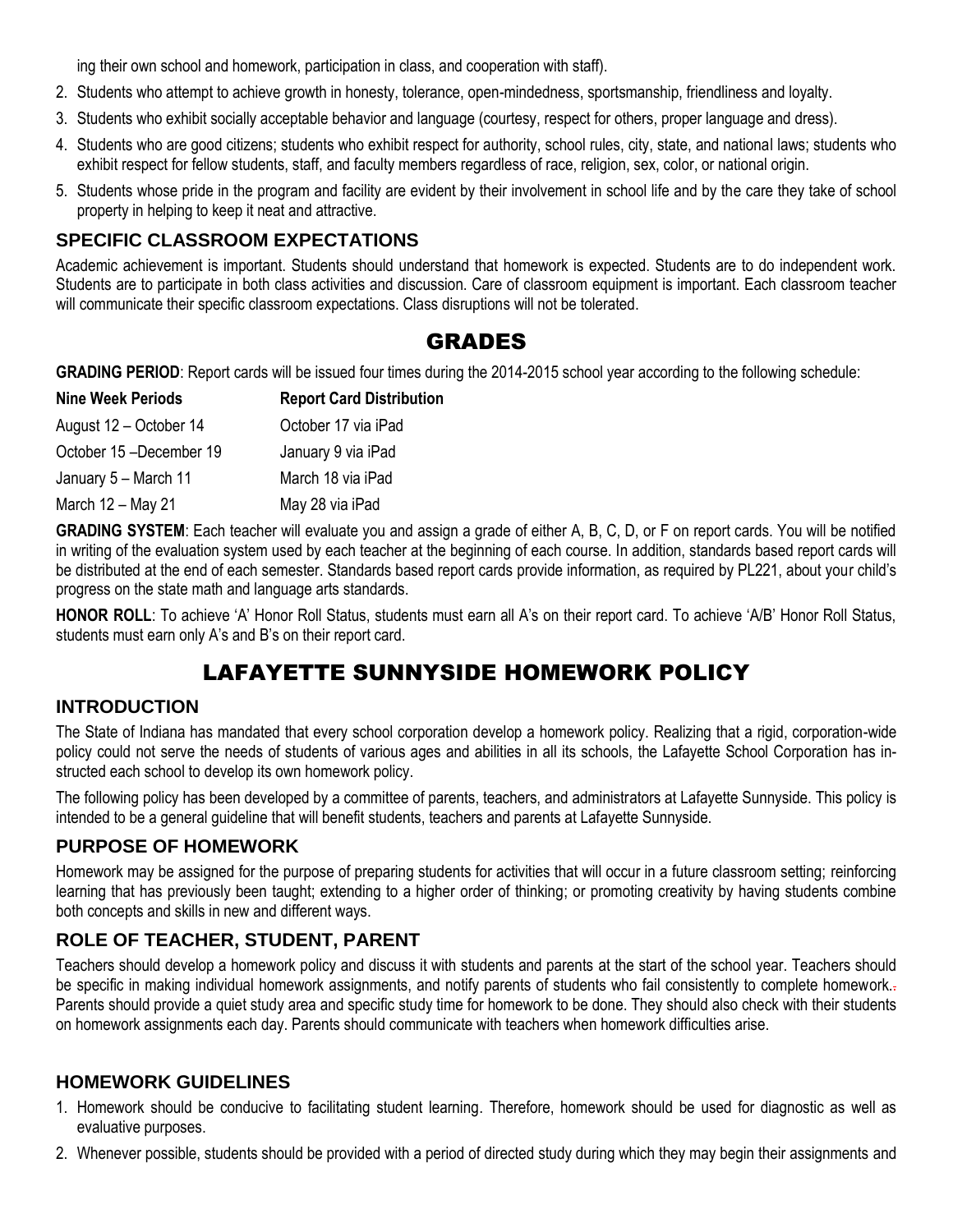receive assistance from the teacher.

- 3. The amount and frequency of homework should vary based on grade level, subject matter, and ability level of each student. As a general guide, homework in each class may average between 10 minutes and 20 minutes daily and could include supervised study in class, and/or time spent at home.
- 4. Major assignments and tests should, whenever possible, be coordinated among grade level teachers so that overloading does not occur.
- 5. If a student or parent believes that these guidelines are not being followed, they should first communicate with the teacher involved. If a problem still persists, the principal should be contacted.

# GETTING HELP

If you are having problems, Lafayette Sunnyside offers you places where you can get help. Young people your age can have problems with grades, teachers, friends, parents, brothers and sisters, and many other things. The following people are here to help you:

**TEACHERS:** If you are having problems in class, the first person you should ask to help is your teacher. They will be willing to spend extra time with you. You will be able to ask for help from your language arts, math, science, and social studies teachers during your enrichment period. Teachers may also help you with other problems; and if you feel comfortable talking to a teacher about a problem, please do so because part of the middle school program involves teachers serving as advisors.

**COUNSELORS:** Counselors are specially trained to help students. Counselors can help you with problems related to school work, classmates, or issues at home. You should also see them if you have problems with your schedule or locker. They will spend more time working with you directly as part of the intermediate school, so do not hesitate to come in and talk to them.

**NURSE:** Our nurse can help and advise you about things that relate to your health. If you have health problems or questions, please come and see her.

**ADMINISTRATIVE ASSISTANTS:** Some of the most helpful people at Lafayette Sunnyside are our Administrative Assistants. They can answer many of your questions about how things work at Sunnyside and can direct your question to the proper person if they aren't sure how to help provide you an appropriate answer.

**ADMINISTRATORS:** Although the Principal and Assistant Principals oversee student discipline at Lafayette Sunnyside, they would rather help you with a potential problem before the issue becomes a discipline problem instead of after it becomes a discipline problem. So again, please see one of them if you have a need.

As you can see, one of the most important jobs of people who work at Lafayette Sunnyside is to help you! Learn their names and get to know them.

# STUDENT DISCIPLINE

Recognizing that the behavior of some students may be so disruptive that it interferes with school purposes or educational functions of the school corporation, school officials may find it necessary to discipline a student. In this event and in accordance with the provisions of I.C. 20-33-8-14 "Grounds for suspension or expulsion", Section 14, (a) (1) Student misconduct and Section 14, (a) (2) Substantial disobedience administrators and staff members may take the following actions:

#### **1. REMOVAL FROM CLASS OR ACTIVITY - TEACHER**

A teacher may remove a student from his/her class or activity for a period of up to one (1) school day if the student is assigned regular or additional work to be completed in another school setting.

#### **2. SUSPENSION FROM SCHOOL - PRINCIPAL**

A school principal (or designee) may deny a student the right to attend school or take part in any school function for a period of up to ten (10) school days.

#### **3. EXPULSION**

A student may be expelled for a period no longer than the remainder of the current semester plus the following semester, with the exception of possession of a firearm, destructive device, or a deadly weapon listed under the Grounds for Suspension or Expulsion, which may result in an expulsion period of at least one calendar year.

## **POSSESSION OF TOBACCO**

Indiana Law prohibits people under the age of eighteen to possess or purchase tobacco products. If a student is found using, distributing, or possessing tobacco or tobacco products the following two things may occur:

- In-school suspension or out-of-school suspension for up to five days.
- Police may be notified and a ticket issued for possession of tobacco by a minor.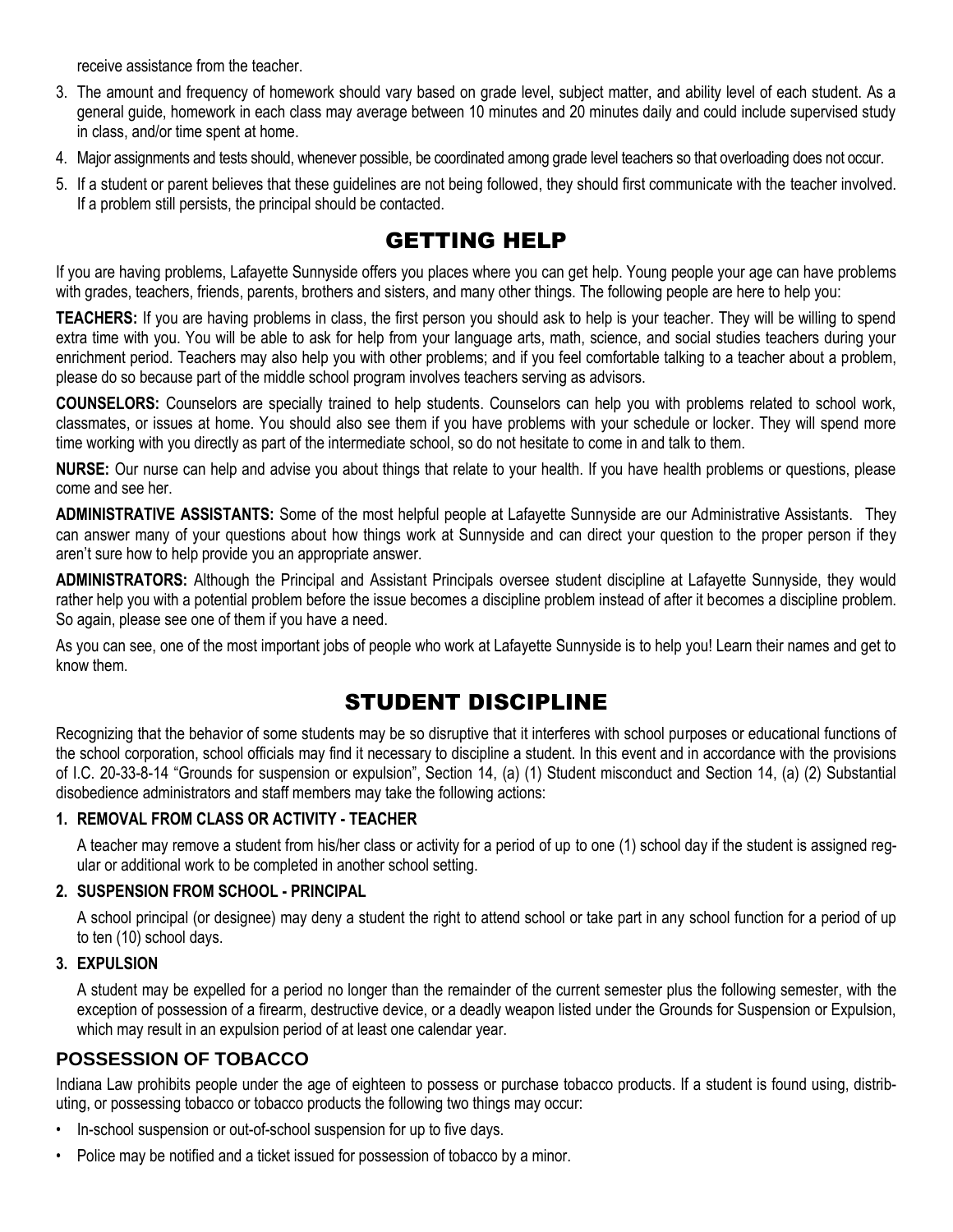# **OFF SCHOOL GROUNDS**

The school has responsibility for students while they are going to school, attending school and returning home. During these times students who violate school rules or otherwise commit misdemeanor/felony offenses will be referred to the appropriate administrator and/or police for appropriate action. Indiana law states that a student may be expelled or suspended for engaging in unlawful activity on or off school grounds, if the unlawful activity may reasonably be considered to be an interference with school purposes, or an educational function.

## **TEACHER DETENTIONS**

Teacher detentions are issued for classroom incidents that do not rise to the level of a minor violation. Students are to be given 24 hour notice in order to make arrangements for transportation. Teacher detentions are held in the issuing teachers' classroom and will last no later than 4:20 PM Failure to serve teacher detentions may be considered a minor violation.

# **OFFICE DETENTIONS**

An office detention is issued for a minor violation. A detention may be assigned when a student violates rules, but do not rise to the level of a major violation. Students are to be given 24 hour notice in order to make arrangements for transportation. Failure to serve office detentions will result in the student serving the detention the next day. If a student fails to serve a detention two (2) times, an in-school suspension will result. Office detentions are held from 3:20-4:20 PM at Lafayette Sunnyside Intermediate School. The following expectations apply for detentions:

- Student will report to designated room by 3:20 PM.
- Student brings materials to work on homework assignments, AR book to read, etc.
- Student is expected to be quiet and working for duration of detention.
- Disruptions or distractions may result in an extra detention assigned or a Major (suspension).

# **SATURDAY SCHOOL**

Saturday School is issued for major violations or accumulations of minor violations. The purpose of Saturday School is to provide a consequence for certain actions that still allow the student to participate in regular classroom activities. Students assigned to Saturday School will be expected to arrive at Sunnyside by 8:30AM and work until 11:30AM. Disruptions, distractions, or repeated failure to attend Saturday School may treated as an additional Major Violation and result in either In- or Out of School Suspension.

# **SCHOOL COURT**

Sunnyside School Court is a program designed to serve as an immediate sanction with the goal being to divert students from more punitive sanctions including in school and out of school suspension as well as expulsion. All students participating in School Court are required to have parental consent and must admit guilt to the behavior incident. By diverting a student's behavior, they will be able to remain in the classroom so their learning experience is cohesive; additionally, they will have the opportunity to identify how their behavior impacted others and how they can repair any damaged relationships while being supported by their teachers, school counselors, school administrators, and other adults. The ultimate goal is to empower youth to rebuild relationships and connect with their school by integrating the *40 Developmental Assets* into activities in lieu of more traditional consequences.

# **IN-SCHOOL SUSPENSION**

In-school suspension (ISS) is issued for a major violation. Students assigned to in-school suspension spend the entire day in the ISS room. They are under the supervision of a licensed staff member and complete their regularly scheduled class work. The following expectations apply for ISS:

- Student will report to ISS room by 8:00AM. and will bring all necessary materials (all books, paper, pencil, pen, AR book, etc.)
- Student will work quietly as directed for the duration of the suspension.
- Failure to complete assigned work may result in additional day(s) assigned to ISS.
- Disruptions or distractions in the ISS room may result in an Out of School Suspension.

# **OUT-OF-SCHOOL SUSPENSION**

Out-of School suspension may be issued for a major violation if the situation requires a removal from the school environment. Students that are suspended out-of-school are responsible for completing any class work that is missed during the suspension.

# **QUEST**

In accordance with the S.A.F.E.P.O.L.I.C.Y. and SHOCAP, information related to attendance, discipline, and grades will be entered into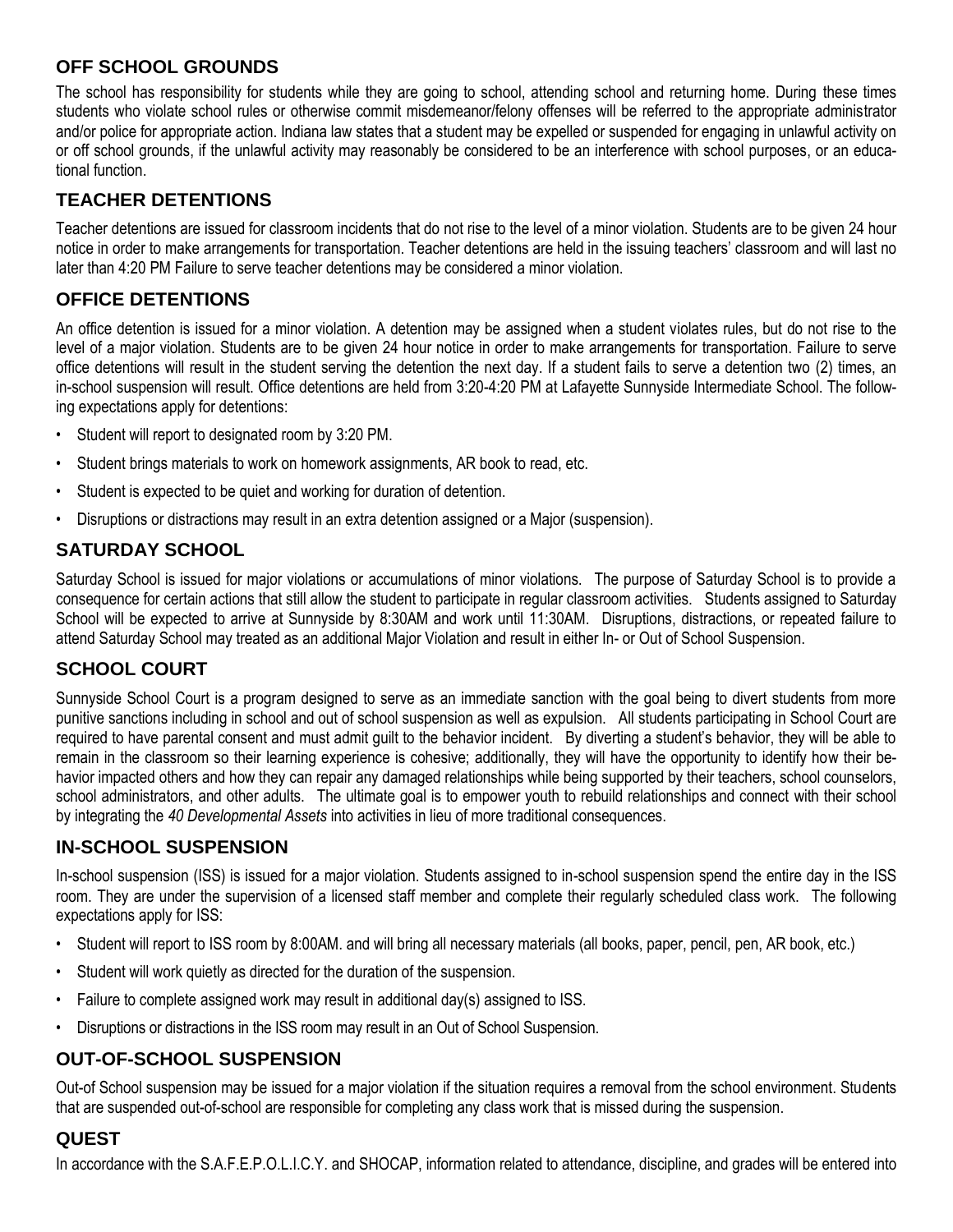the QUEST database for students who are on court-ordered probation and truancy mediation. In addition, the principal may enter information into the QUEST database for students suspended or expelled from school or students arrested for actions related to school incidents. The QUEST database allows people permitted by the Judge of the Juvenile Court to share information intended to coordinate services for a particular individual or family. People currently designated to share information contained in the QUEST database include people representing schools, probation, Superior Court 3, the Lafayette Police Department, the Prosecutor's Office, Juvenile Alternatives, and Child Protective Services.

## **BUS PROCEDURES**

Riding the school bus is a privilege not a right. Behavior on the bus that potentially is dangerous to the physical safety of others may be dealt with in the following manner:

- a. First Violation minimum verbal warning from the bus driver probation.
- b. Second Violation will result in a 1 week (5 days) suspension from the school bus.
- c. Third Violation will result in a nine (9) week suspension from the school bus.
- d. Fourth Violation –will result in a suspension from the bus for the remainder of the year.
- e. If any violation occurs during the last month of school, the suspension may carry over through the end of the first semester of the following year.
- f. If the incident is judged by the administrator to be of an especially serious nature, the student may be immediately suspended from riding the bus for a period of time.

# GROUNDS FOR SUSPENSION OR EXPULSION

The grounds for suspension or expulsion listed in section A. below apply when a student is:

- a. On school grounds immediately before, during, and immediately after school hours and at any other time when the school is being used by a school group;
- b. Off school grounds at a school activity, function, or event;
- c. Traveling to or from school or a school activity, function, or event; or
- d. During summer school.
- e. Using property or equipment provided by or belonging to the school.

## **A. MISCONDUCT AND/OR DISOBEDIENCE**

Examples of student misconduct and/or disobedience for which a student may be suspended or expelled include, but are not limited to:

- 1. Using violence, force, noise, coercion, threat, intimidation, fear, passive resistance, or other conduct constituting an interference with school purposes, or urging other students to engage in such conduct. The following enumeration is only illustrative and not limited to the type of conduct prohibited by this rule:
	- a. Occupying any school building, school grounds, or part thereof with intent to deprive others of its use.
	- b. Blocking the entrance or exits of any school building or corridor or room therein with the intent to deprive others of lawful access to or from, or use of the building, corridor, or room.
	- c. Setting fire to or damaging any school building or property.
	- d. Prevention of or attempting to prevent by physical act the convening or continued functioning of any school or education function, or of any meeting or assembly on school property.
	- e. Intentionally making noise or acting in any manner so as to interfere with the ability of any teacher, or any other person, to conduct or participate in an education function.
- 2. Causing or attempting to cause damage to school property, stealing or attempting to steal school property.
- 3. Causing or attempting to cause damage to private property, stealing or attempting to steal private property.
- 4. Causing or attempting to cause physical injury or behaving in such a way as could reasonably cause physical injury to any person. Self-defense or reasonable action undertaken on the reasonable belief that it was necessary to protect some other person does not constitute a violation of this rule.
- 5. Any student who overtly or covertly participates in repeated acts or gestures, including verbal or written communications transmitted; physical act committed; or any other behaviors committed by a student or group of students against another student with the intent to harass, ridicule, humiliate, intimidate, or harm the other student. This includes bullying and/or racial and/or sexual harass-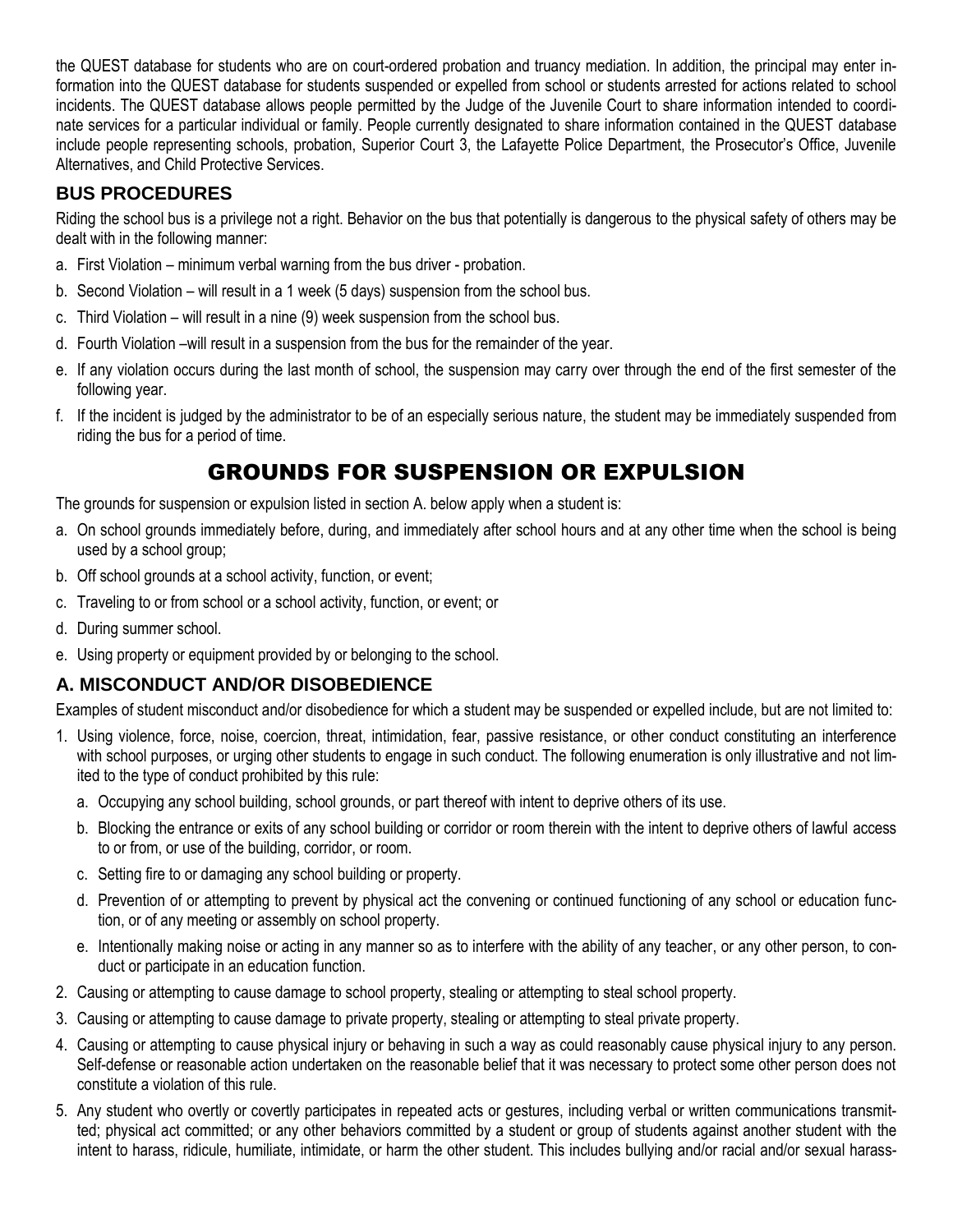ment.

- 6. Failing to report the actions or plans of another person to a teacher or administrator where those actions or plans, if carried out, could result in harm to another person or persons or damage property when the student has information about such actions or plans.
- 7. Possessing, handling, or transmitting a knife or any object that can reasonably be considered a weapon, is represented to be a weapon, or looks like a weapon.
- 8. Possessing, using, transmitting, or being under the influence of any controlled substance, prescription drug, narcotic drug, hallucinogenic drug, amphetamine, barbiturate, marijuana, alcoholic beverage, intoxicant or depressant of any kind, or any paraphernalia used in connection with the listed substances. Also prohibited is the consumption of any of the stated substances before attending school or a school function or event.

Exception to Rule 8: a student with a chronic disease or medical condition may possess and self-administer prescribed medication consistent with the provisions outlined in Lafayette School Corporation policy J700.

- 9. Possessing, using, transmitting any substance which is represented to be or looks like a narcotic drug, hallucinogenic drug, amphetamine, barbiturate, marijuana, alcoholic beverage, stimulant, depressant, or intoxicant of any kind.
- 10.Possessing, using, transmitting, or being affected by caffeine-based substances, substances containing phenylpropanolamine (PPA), or stimulants of any kind, be they available with or without a prescription.
- 11.Engaging in the selling of a controlled substance or engaging in a criminal law violation that constitutes a danger to other students or constitutes an interference with school purposes or an educational function.
- 12. Failing in a number of instances to comply with directions of teachers or other school personnel during any period of time when the student is properly under their supervision, where the failure constitutes an interference with school purposes or an educational function.
- 13.Falsely accusing any person of sexual harassment or violating a school rule and/or state or federal law.
- 14.Engaging in any activity forbidden by the laws of Indiana that constitutes an interference with school purposes or an educational function.
- 15.Aiding, assisting, or conspiring with another person to violate these student conduct rules and/or state or federal law.
- 16.Violating any rules that are reasonably necessary in carrying out school purposes or an educational function, including but not limited to:
	- a. engaging in sexual behavior on school property;
	- b. disobedience of administrative authority;
	- c. willful absence or tardiness of students;
	- d. engaging in speech, conduct, or behavior, including clothing, jewelry or hair style, which is profane, indecent, lewd, vulgar, offensive, disruptive to school purposes, or interferes with the educational environment. This includes racial and/or sexual harassment.
- 17.Using on school grounds during school hours an electronic paging device or a hand held portable telephone in a situation not related to a school purpose or education function.
- 18.Exhibiting or participating in any behavior related to gang membership or affiliation, recruiting or furthering the interest of gangs, or possessing, using, distributing, displaying, wearing, or selling anything deemed to be evidence of gang membership or affiliation.
- 19.Possessing, using, transmitting, or selling tobacco.

# **B. POSSESSING A FIREARM OR A DESTRUCTIVE DEVICE**

- 1. No student shall possess, handle or transmit any firearm or a destructive device on school property.
- 2. The following devices are considered to be a firearm under this rule:
	- a. any weapon which will or is designed to or may readily be converted to expel a projectile by the action of an explosive
	- b. the frame or receiver of any weapon described above
	- c. any firearm muffler or firearm silencer
	- d. any destructive device which is an explosive, incendiary, or poison gas bomb, grenade, rocket having a propellant charge of more than four ounces, missile having explosive or incendiary charge of more than one-quarter ounce, mine, or any similar device
	- e. any weapon that will, or that may readily be converted to, expel a projectile by the action of an explosive or other propellant, and that has any barrel with a bore of more than one-half inch in diameter
	- f. any combination of parts either designed or intended for use in converting any device into any destructive device in the two immediately preceding examples, and from which a destructive device may be readily assembled
	- g. an antique firearm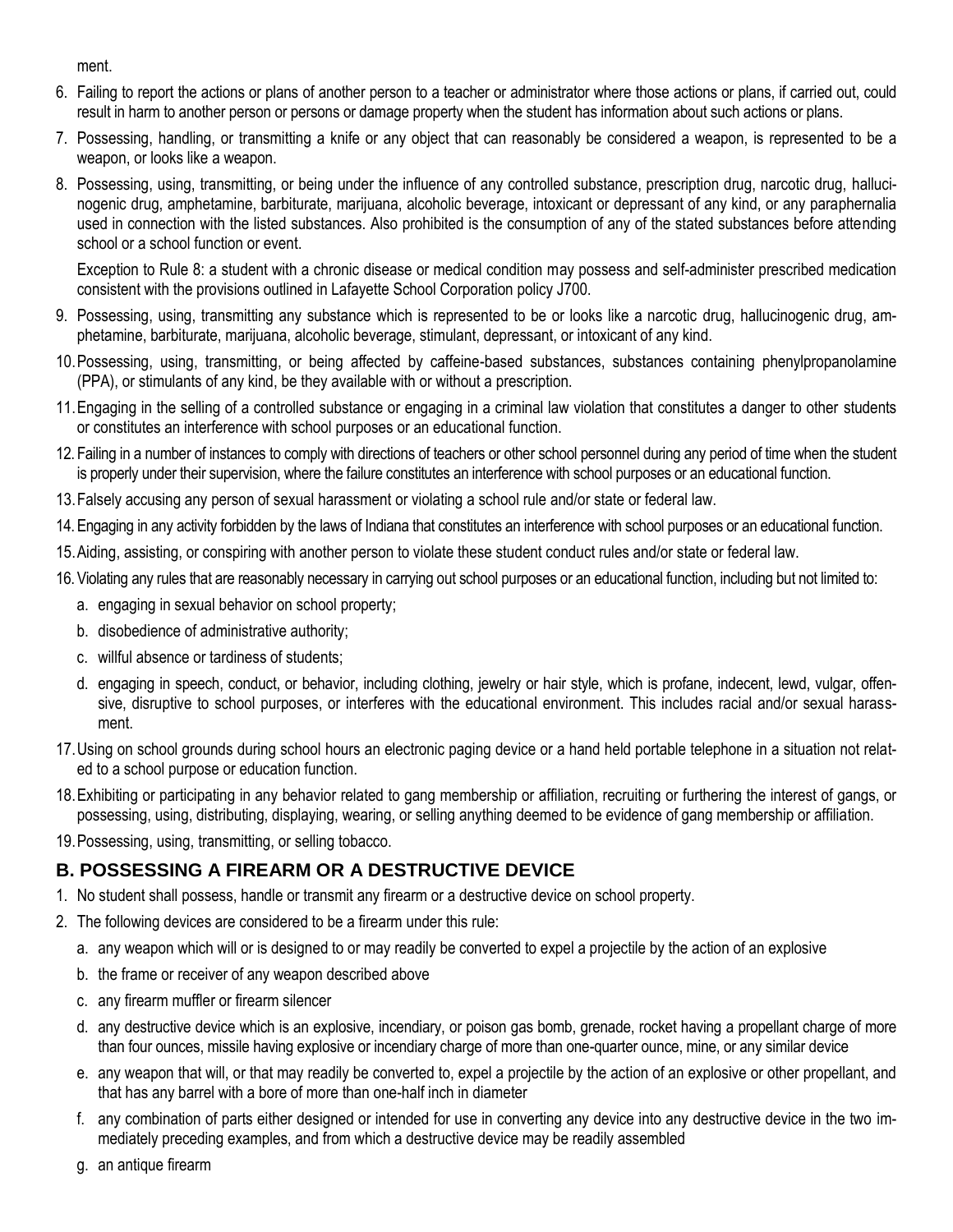- h. a rifle or shotgun which the owner intends to use solely for sporting, recreational, or cultural purposes
- 3. For the purposes of this rule, a destructive device is
	- a. an explosive, incendiary, or over pressure device that is configured as a bomb, a grenade, a rocket with a propellant charge of more than four ounces, a missile having an explosive or incendiary charge of more than one-quarter ounce, a mine, a Molotov cocktail or a device that is substantially similar to an item described above,
	- b. a type of weapon that may be readily converted to expel a projectile by the action of an explosive or other propellant through a barrel that has a bore diameter of more than one-half inch, or
	- c. a combination of parts designed or intended for use in the conversion of a device into a destructive device. A destructive device is NOT a device that although originally designed for use as a weapon, is redesigned for use as a signaling, pyrotechnic, a line throwing, safety, or similar device.
- 4. The penalty for possession of a firearm or destructive device: suspension for up to ten (10) days and expulsion from school for at least one calendar year with the return of the student to be at the beginning of the first semester after the one year period. The length of the expulsion may be reduced by the superintendent if the circumstances warrant such reduction.
- 5. The superintendent shall notify the county prosecuting attorney's office when a student is expelled under this rule.

## **C. POSSESSING A DEADLY WEAPON**

- 1. No student shall possess, handle or transmit any deadly weapon on school grounds.
- 2. The following devices are considered to be deadly weapons as defined in I.C. 35-41-1-8:
	- a. a weapon, taser or electronic stun weapon, equipment, chemical substance, or other material that in the manner it is used, or could ordinarily be used, or is intended to be used, is readily capable of causing serious bodily injury.
	- b. an animal readily capable of causing serious bodily injury and used in the commission or attempted commission of a crime.
- 3. The penalty for possession of a deadly weapon: up to ten (10) days suspension and expulsion from school for a period of not more than one calendar year.
- 4. The superintendent shall notify the county prosecuting attorney's office when a student is expelled under this rule.

## **D. UNLAWFUL ACTIVITY**

A student may be suspended or expelled for engaging in unlawful activity on or off school grounds if the unlawful activity may reasonably be considered to be an interference with school purposes or an educational function, or the student's removal is necessary to restore order or protect persons on school property. This includes any unlawful activity meeting the above criteria which takes place during the weekend, holidays, other school breaks, and the summer period when a student may not be attending classes or other school functions.

## **E. LEGAL SETTLEMENT**

A student may be expelled if it is determined that the student's legal settlement is not in the attendance area of the school where the student is enrolled.

# SUSPENSION PROCEDURES

When a principal (or designee) determines that a student should be suspended, the following procedures will be followed:

- 1. A meeting will be held prior to the suspension of any student. At this meeting the student will be entitled to:
	- a. a written or oral statement of the charges;
	- b. if the student denies the charges, a summary of the evidence against the student will be presented; and,
	- c. an opportunity to explain his or her conduct.
- 2. The meeting shall precede suspension of the student except where the nature of the misconduct requires immediate removal. In such situations, the meeting will follow the suspension as soon as reasonably possible following the date of the suspension.
- 3. Following the suspension, the parent or guardian of a suspended student will be notified via letter, email, or phone call. The notification will include the dates of the suspension; describe the student's misconduct, and the action taken by the principal (or designee.)

# EXPULSION PROCEDURES

When a principal (or designee) recommends to the superintendent (or designee) that a student be expelled from school, the following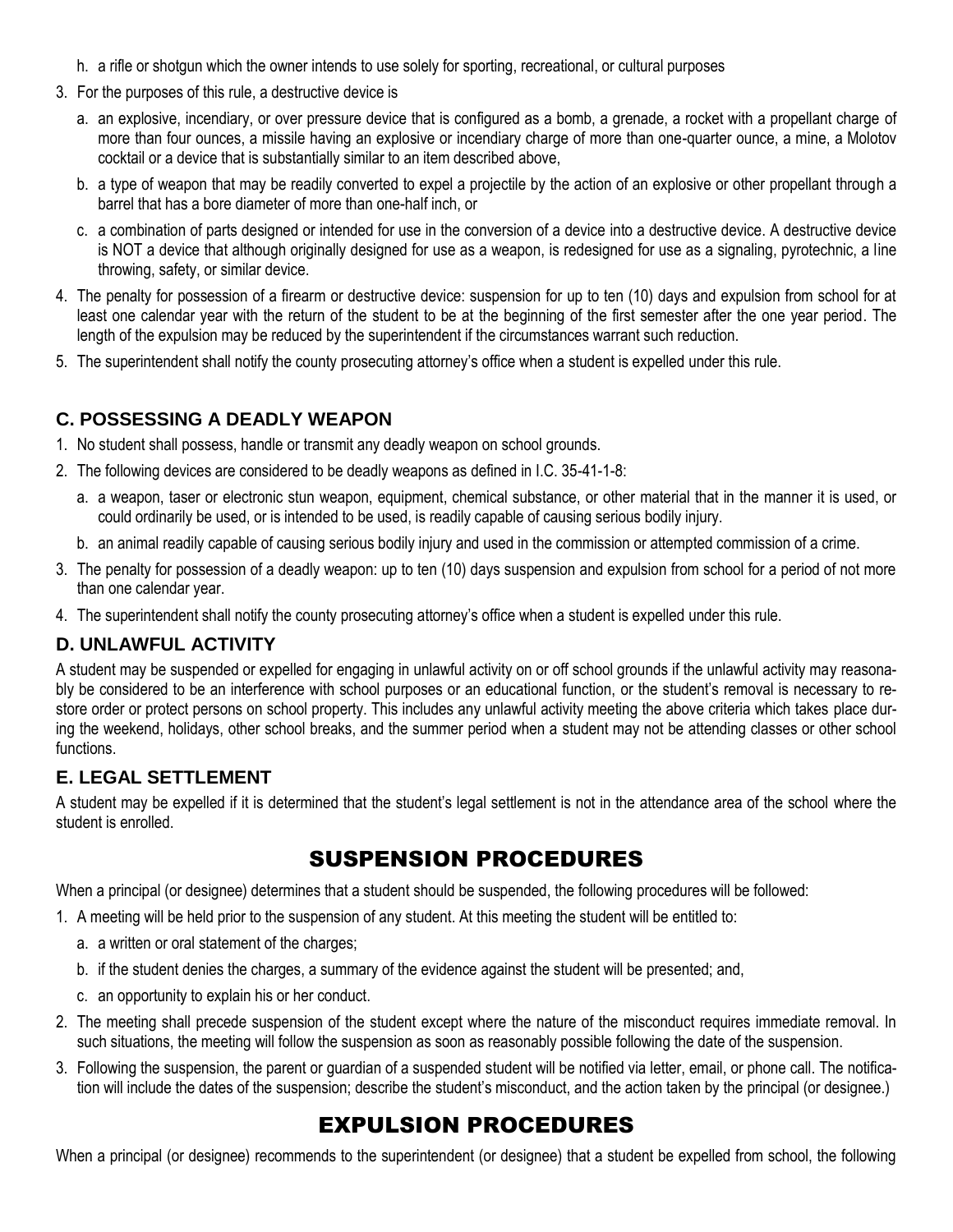procedures will be followed:

- 1. The superintendent (or designee) may conduct an expulsion meeting, or may appoint one of the following persons to conduct the expulsion meeting:
	- a. legal counsel
	- b. a member of the administrative staff who did not expel the student and was not involved in the events giving rise to the expulsion.
- 2. An expulsion will not take place until the student and the student's parent or guardian are asked to appear at an expulsion meeting conducted by the superintendent or the person designated above. Failure by a student or a student's parent or guardian to appear at this meeting will be deemed a waiver of rights administratively to contest the expulsion or to appeal it to the school board.
- 3. The request to appear at the expulsion meeting will be in writing, delivered by certified mail or by personal delivery, and contain the reasons for the expulsion and the date, time, place, and purpose of the meeting.
- 4. At expulsion meeting, the principal (or designee), will present evidence to support the charges against the student. The student or parent will have the opportunity to answer the charges against the student, and to present evidence to support the student's position.
- 5. If an expulsion meeting is held, the person conducting the expulsion meeting will make a written summary of the evidence heard at the meeting, take any action found to be appropriate, and give notice of the action taken to the student and the student's parent.

The student or parent has the right to appeal the decision of the person conducting the expulsion meeting to the school board within ten (10) days of the receipt of notice of the action taken. The student or parent appeal to the school board must be in writing. If an appeal is properly made, the board must consider the appeal unless the board votes not to hear the appeal. If the board hears the appeal, it will consider the written summary of the expulsion meeting and the arguments of both the school administration and the student and/or the student's parent or legal guardian. The board will then take any action deemed appropriate. The Board will not hear the appeal if the appeal meets the following criteria:

- A. The student has not been expelled or required to attend an alternative school.
- B. The expulsion officer has found the student has engaged in prohibited conduct of the type enumerated below, unless a.) the student has denied commission of the misconduct for which the expulsion has been ordered and b.) significant new evidence favorable to the student and not available at the time of the expulsion meeting has been discovered, and is specifically described in the request for appeal:
	- a. Occupying any school building, school grounds, or part thereof with intent to deprive others of its use.
	- b. Blocking the entrance or exits of any school building or corridor or room therein with intent to deprive others of lawful access to and from, or use of the building, corridor, or room.
	- c. Setting fire to or substantially damaging any school building or property.
	- d. Possessing, firing, displaying, or threatening use of firearms, explosives, or other weapons on school premises.
	- e. Prevention of or attempting to prevent by physical act the convening or continued functioning of any school or educational function, or any lawful meeting or assembly on school property.
	- f. Causing or attempting to cause substantial damage to school property, stealing or attempting to steal school property of substantial value, or repeatedly damaging or stealing school property of small value.
	- g. Intentionally behaving in such a way as to endanger the safety of any person, except where self-defense or reasonable action undertaken on the reasonable belief that it was necessary to protect some other person has been raised at the expulsion meeting as a defense to finding of a violation of this provision.
	- h. Threatening or intimidating any student or school employee for the purpose of, or with the intent of, obtaining money or anything of value from the student.
	- i. Except for approved school purposes, knowingly possessing, handling, or transmitting a knife or any other object that can reasonably be considered a weapon, or looks like a weapon.
	- j. Knowingly possessing, using, transmitting, or being under the influence of any controlled substance, prescription drug, narcotic drug, hallucinogenic drug, amphetamine, barbiturate, marijuana, alcoholic beverage, intoxicant or depressant of any kind, or any paraphernalia used in connection with the listed substances. Proper medical use of a prescription or non-prescription drug is not a violation of this subdivision.
	- k. Engaging in the lawful selling of a controlled substance or engaging in a criminal law violation that constitutes a danger to other students or constitutes an interference with school purposes or an education function.
- C. The student has admitted the rule violation for which expulsion has been ordered, unless the appeal is limited to a challenge to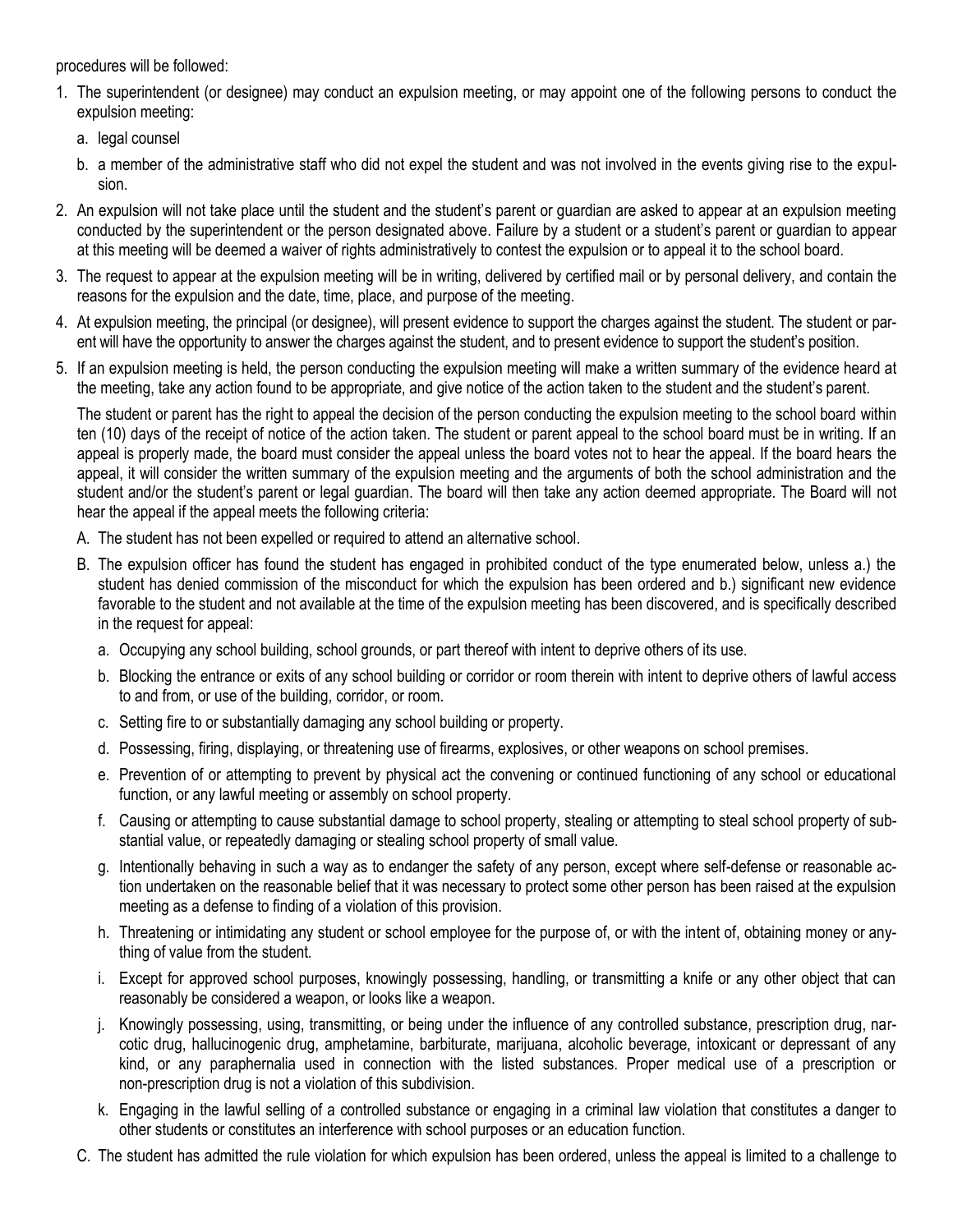the imposition of expulsion or the length of the expulsion imposed.

D. The length of the expulsion imposed is less than one semester or is the remainder of the current semester.

The Board may also make exceptions to these criteria if the Board deems it necessary out of fairness considerations or an extraordinary circumstance. Legal Reference: 20 U.S.C. 8001, 20 U.S. C. 8002, I.C. 20-33-8-14 (a) (1) and (a) (2).

# ATTENDANCE PROCEDURES

#### A. Definition/Clarification of Types of Absences

- 1. "Exempt" absences will be marked on the record as "Absent-Exempt" and will be granted for:
	- a. Personal illnesses requiring a doctor's care. Documentation from a currently licensed medical doctor is required.
	- b. Death and funeral of members of the household and family. Documentation from the funeral home is required.
	- c. Religious observances.
	- d. Work rendered at election polls on Election Day. Documentation from the election board or political candidate is required.
	- e. Appointments to appear in court. Documentation from the court clerk, judge, or designee is required.
	- f. Medical or dental appointments that must be scheduled during the school hours. Documentation from a currently licensed medical doctor or doctor of dentistry is required.
	- g. Documentation for any exempt absences should be provided within 2 days of the student's return to school.
- 2. Students will not be counted absent if they miss school while engaging in the following activities.
	- a. Serving as a legislative page. Documentation from the legislator for whom the student paged is required.
	- b. School-sponsored activities requiring an absence (i.e. field trips, performances).
- 3. An absence for which no parent/guardian confirmation is received or is without the knowledge of the parent/guardian is considered truancy.
- 4. Absences not covered in (1.) or (2.) above will be marked on the record as "Absent Non-Exempt". Absences that are not confirmed with the appropriate documentation will be marked on the record as "Absent Non-Exempt" instead of "exempt".
- 5. Students will not be permitted to leave school during the day without permission from the building principal or his/her designee.

A student who leaves the building without the school's knowledge is considered truant. On a normal school day, school starts at 8:00 AM. If a student arrives at school after 8:25 AM, the student will be marked as truant for one class period. Students will be marked as tardy from 8:05-8:25 AM. Students will not be released during the school day except to the custody of parents or legal guardian unless the parent or legal guardian identifies a designee in writing.

- B. Consequences for Non-Attendance
	- 1. After six (6) days of absences during the school year, a letter will be sent to the parent/guardian notifying them of their child's sixth (6) absence. "Exempt" absences identified in (1.) and (2.) in Part A of this section do not count toward this total of six (6) absences.
	- 2. After nine (9) days of absences during the school year, a certified letter will be sent to the parent/guardian notifying them of their child's ninth (9) absence and/or a Petition of Delinquency may be filed with the Truancy Mediation Program. "Exempt" absences identified in (1.) and (2.) in Part A of this section do not count toward this total of nine (9) absences.
	- 3. After twelve (12) days of absences during the school year, a Petition of Delinquency will be filed with the Truancy Mediation Program.

"Exempt" absences identified in (1.) and (2.) in Part A of this section does not count toward this total of twelve (12) absences.

- C. Consequences for Truancy
	- 1. The first class and/or daily truancy will result in student counseling and a parent contact being made by the counselor and one (1) office detention being assigned for each class period of truancy.
	- 2. The second and beyond class and/or daily truancy may result in a Petition of Delinquency being filed with the Truancy Mediation Program, documentation as a Major Violation on the student discipline record, and assignment of an In-School Suspension and/or Saturday School.
- D. Reporting Absences, Special Absences and Requesting Homework
	- 1. To report absences, your parent or legal guardian must call the school on the day of the absence after 7:30 AM and before 9:00 AM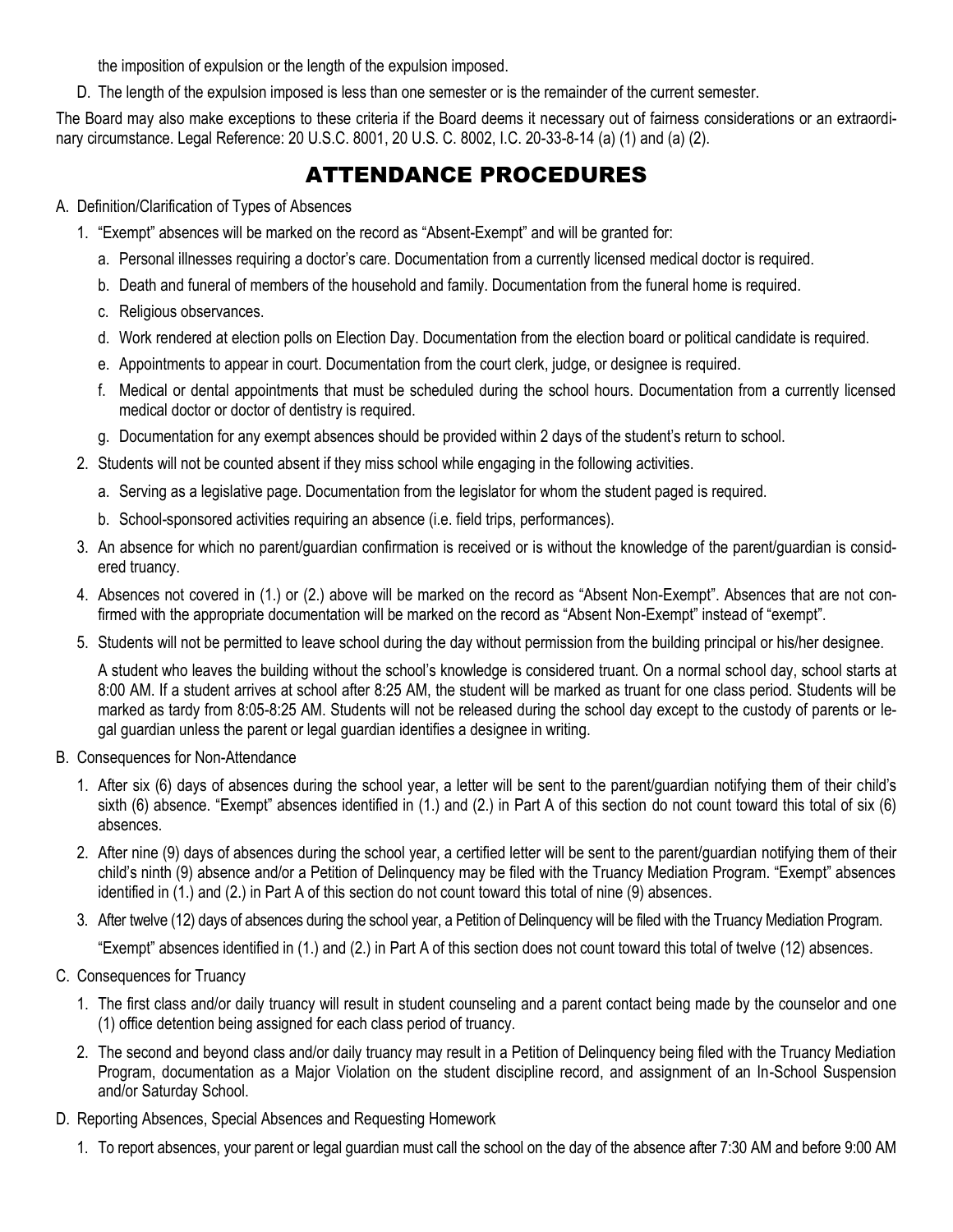giving the reason for the absence. If a phone is not available, please bring an explanatory note when you return to school. Upon returning to school, students who bring a note stating the reason for the absence must report to the General Office. Those students whose parents have called reporting the absence need not report to the office but should report directly to class.

A student returning to school during the day should report to the General Office.

- 2. Extended, pre-arranged absences that exceed three (3) days or occur during the final week of the semester will require a parent/guardian to complete an Extended Pre-arranged Absence Form. The student will take the form (prior to the occurrence of the absences) to all of his/her teachers to make arrangements to make up the work.
- 3. Appointments: Permission to arrive late or leave school during the day for medical or dental appointments will be granted by sending a note to school or calling the school office. Parents must come into the General Office to sign out their student.
- 4. If a student is suspended out-of-school, parents may pick-up assignments in the Guidance Office twenty-four (24) hours following the suspension. The student must complete the assignments by the time he/she returns to school.

# TARDY PROCEDURES

- A. Definition/Clarification of Tardy: A student is tardy to school if he/she is in not in class at 8:05AM. A student is tardy truant to school if they are not in their first hour class by 8:25AM. A student is tardy to class when he/she is not in their assigned seat with all necessary materials when the bell rings.
- B. Consequences for Tardies

If a student is tardy or tardy truant to their first hour class they are to report directly to the office for a tardy admit. After the sixth tardy to school, an after-school detention will be assigned. After school detentions will be assigned for every three tardies after number six. (6, 9, 12…) Students that are tardy to class face the same consequences as those that are tardy to school. Detentions will also be assigned for each additional three tardies.

- C. Consequences for tardy truants:
	- 1. After six days of tardy truants during the school year, a letter will be sent to the parent/guardian notifying them of their child's sixth absence.
	- 2. After nine days of tardy truants during the school year, a certified letter will be sent home notifying them of their child's ninth tardy truant. A Petition of Delinquency may be filed with the Truancy Mediation Program.
	- 3. After twelve days of tardy truants during the school year, a Petition of Delinquency will be filed with the Truancy Mediation Program.

# APPEARANCE

Public school education is considered formal education, and students should dress appropriately. Appearance, including make-up, dress, and hairstyles, within the prevailing rules of modesty, decency, safety, and health, are the responsibility of the student and his/her parent.

Student appearance, including dress, make-up, and hairstyles, must conform to the requirements of law and must be conducive to the educational process.

It is expected that students will wear clothing that is neat and clean while attending classes and school functions. Appearance, including dress, make-up, and hairstyles, may be regulated by the school when the health or safety of a student is endangered; the appearance is disruptive, and thus, distracting to the educational process; or there is an existing ordinance or law. The administrator will make the final determination regarding appropriateness of clothing. Teachers, administrators, coaches, and activities sponsors may take disciplinary action against students whose appearance is not consistent with expectations of school officials.

Below is clarification of clothing, jewelry, or hairstyles, but is not limited to the following:

- a. Shoes must be worn at all times.
- b. Jackets, coats, hats and other headgear are not to be worn in school by male or female students without prior administrative approval. These items, if worn to school, are to be placed in your locker until school is dismissed.
- c. Body piercing jewelry or ornamentation that causes a disruption, interferes with the learning environment, or in the judgment of the principal constitutes a health or safety hazard will not be allowed.
- d. Appearance, including dress, make-up, and hairstyles, deemed disruptive to the educational process will not be permitted. Torn or ripped clothing is not permitted on any piece of clothing. Hair color must be a natural color.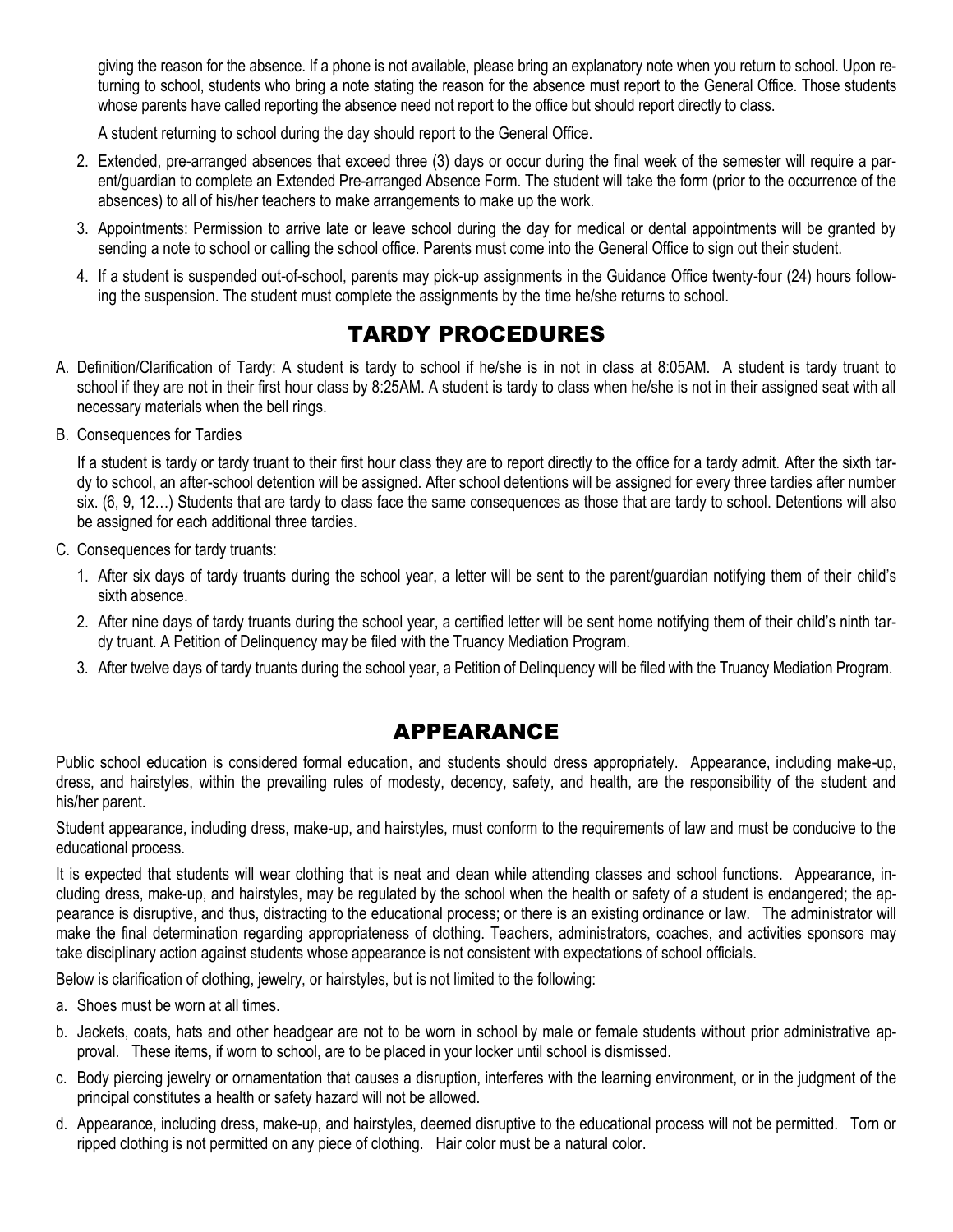- e. It is expected that while at school or at school functions or activities, students will not wear, possess, use, distribute, display, or sell any clothing, jewelry, emblems, badges, symbols, signs, graffiti, or other items deemed to be evidence of membership or affiliation with a gang.
- f. Clothing must be appropriately sized. Clothes (both tops and pants) cannot be skin tight. No jeggings, skinny leg, spandex, or skin-tight pants.

# STANDARD DRESS CODE FOR GRADE K-8 MALES

#### **Shirts**

Accepted:

- Solid Colors
- Cotton, Polyester, Linen, Twill, Corduroy, Canvas
- Straight, button-down collar
- Turtleneck or mock turtleneck collar
- Long or short sleeves
- May be polo-style

Restrictions:

- No T-shirts
- Must be tucked into pants or shorts at all times
- No logo larger than 1"x1 1/2" on the shirt other than approved school logo

### **Undershirts**

Accepted:

- Solid colors
- Long or short sleeves

Restrictions:

• Must be tucked in at all times

## **Pants/Shorts**

Accepted:

- Solid colors: Khaki (tan), Navy Blue, Brown, Olive, Gray, or Black
- Pleated or Flat in the front; Cargo style also accepted

Restrictions:

- No denim/blue jeans
- No sweat pants
- No pajama bottoms
- Must be fastened at the waist
- Must be worn with a belt
- Must be set above the hip
- Shorts should extend to finger-tip length (finger-tip length is determined by having the student stand with their arms fully extended downward at their sides)

## **Belt**

Accepted:

- Any color
- May be made of cloth or leather

Restrictions:

• Required for grades 2-8 with all clothing that includes belt loops.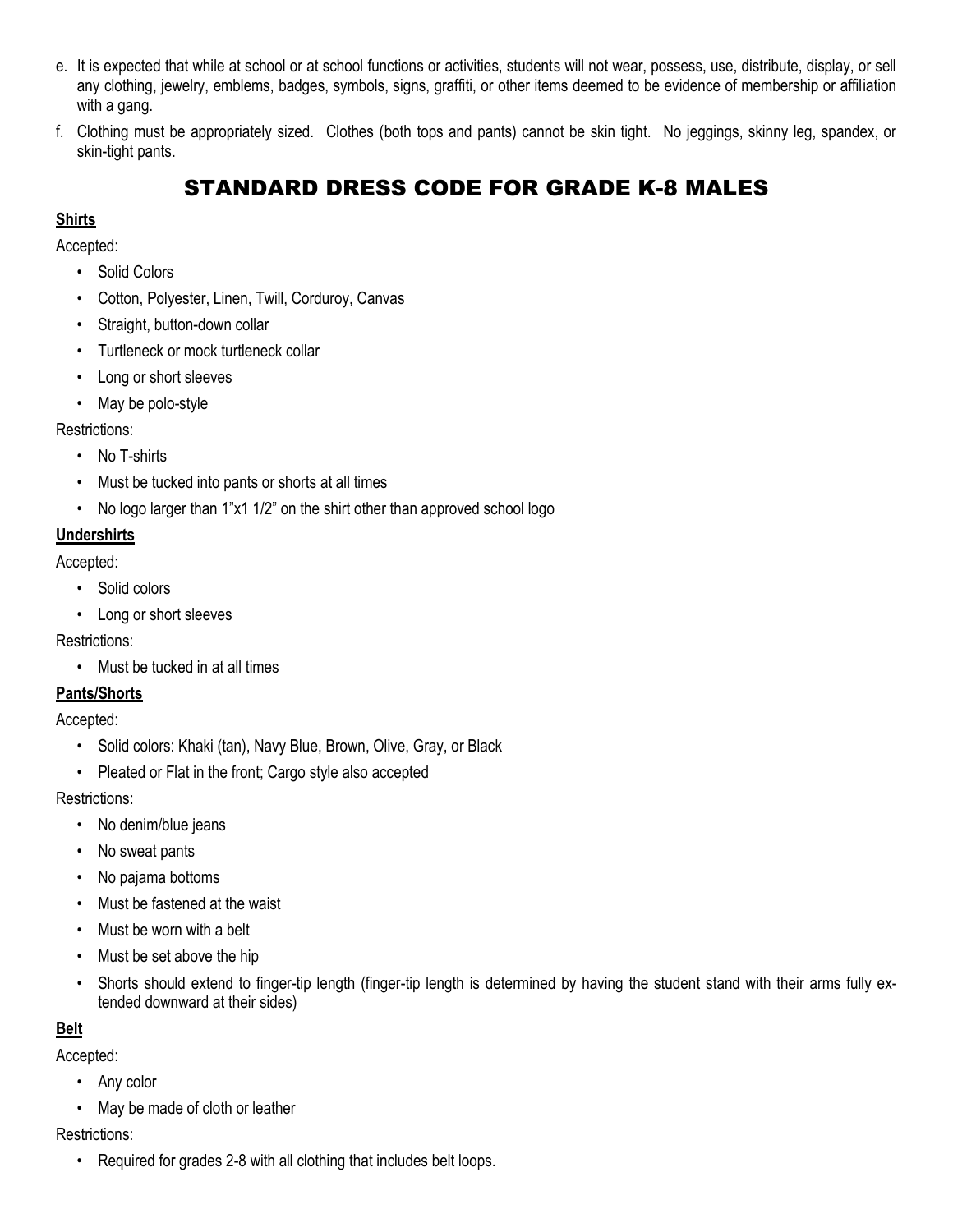• If pant/short waistband is elastic and does not have loops, no belt required.

#### **Sweaters/Vests/Fleece Jackets**

Accepted:

- Solid colors
- V-Neck or Crew-Neck
- Quarter and half-zip sweater or fleece accepted
- Cardigan

Restrictions:

- No full zip jackets
- Must be worn over an approved collared or turtleneck shirt
- No logo larger than 1" by 11/2" other than approved school logo
- No hoods allowed

#### **Sweatshirts**

Accepted:

• Solid colors

Restrictions:

- Must be worn over an approved collared or turtleneck shirt
- Collar must extend over sweatshirt
- No logo larger than 1" by 11/2" other than approved school logo
- No hoods allowed

#### **Shoes**

Accepted:

• Any color

Restrictions:

- No flip-flops
- No slippers
- No "wheels" allowed in shoes
- Shoes must have backing/strap

## **Boots**

Accepted:

- Any color
- Any style

Restrictions:

• No "wheels" allowed in boots.

#### **Accessories**

• No clothing (such as shawls) to be worn over pants, skirts, shorts, skorts, capris, or jumpers.

# STANDARD DRESS CODE FOR GRADE K-8 FEMALES

## **Shirts/Blouses**

Accepted:

- Solid Colors
- Cotton, Polyester, Linen, Twill, Corduroy, Canvas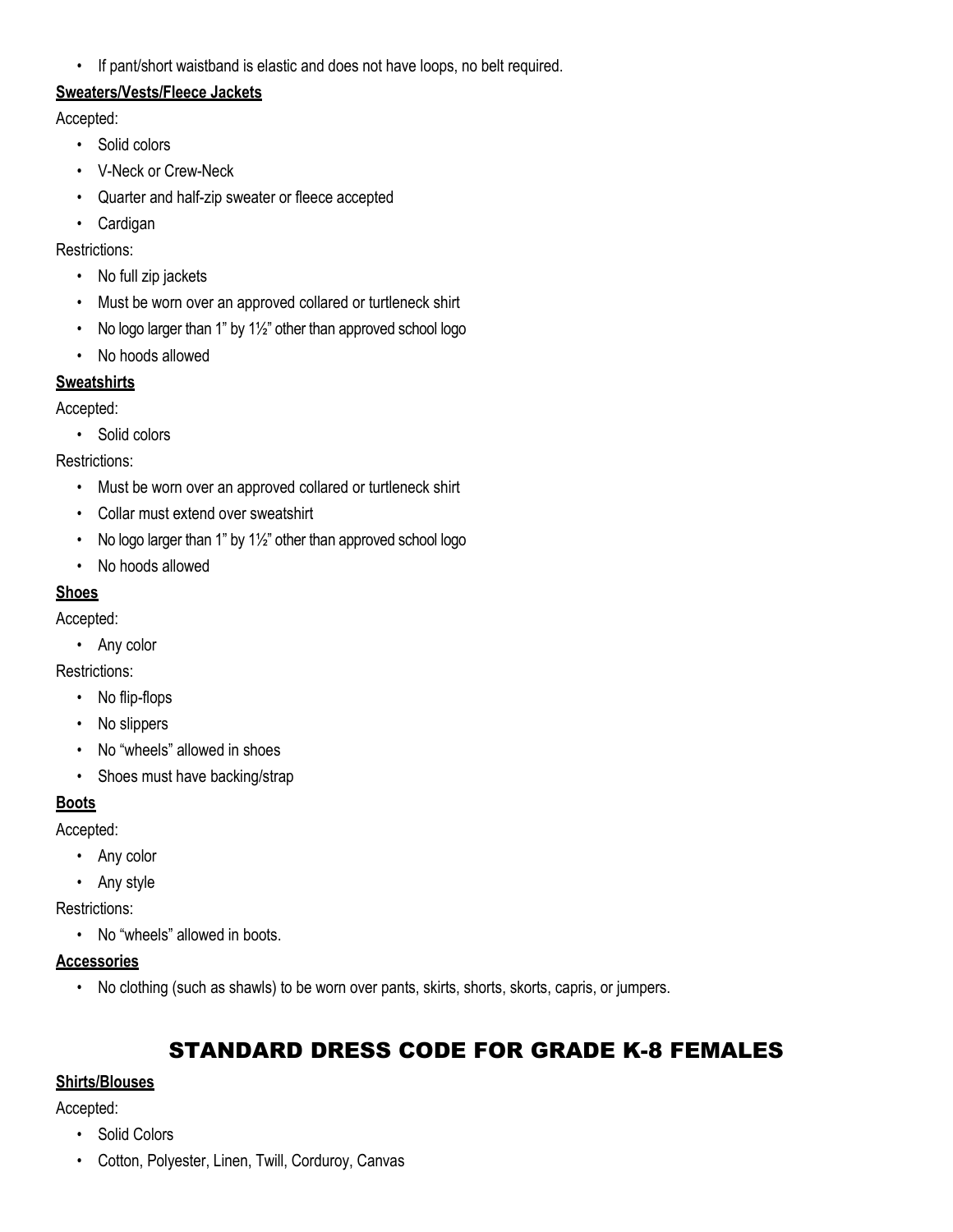- Straight, button-down collar
- Turtleneck or mock turtleneck collar
- Cowl neck collar
- Long or short sleeves
- May be polo-style

Restrictions:

- No T-shirts
- Tucked in shirts are a building level decision
- No logo larger than 1"x1 1/2" on the shirt other than approved school logo
- Must provide complete coverage of cleavage

#### **Undershirts**

Accepted:

- Solid colors
- Long or short sleeves

Restrictions:

- Tucked in shirts are a building level decision
- No visible camisoles or other attire considered by the principal to be "underwear"

## **Pants/Shorts/Skirts/Skorts/Capris/Jumpers**

Accepted:

- Solid colors: Khaki (tan), Navy Blue, Brown, Olive, Gray,or Black
- Pleated or flat in the front; Cargo style
- May be worn with a belt (Required at Miller)

#### Restrictions:

- No denim/blue jeans
- No sweat pants
- No pajama bottoms
- Must be fastened at the waist
- Must be set above the hip
- Shorts and skirts should extend to finger-tip length (finger-tip length is determined by having the student stand with their arms fully extended downward at their sides)

#### **Tights/Leggings**

Accepted:

• Solid colors

Restrictions:

- Must be worn under appropriate skirt/shorts
- No stripes, polka dots, or other designs

## **Sweaters/Vests/Fleece Jackets**

Accepted:

- Solid colors
- V-Neck or Crew-Neck
- Quarter and half-zip sweater or fleece accepted
- Cardigan

Restrictions: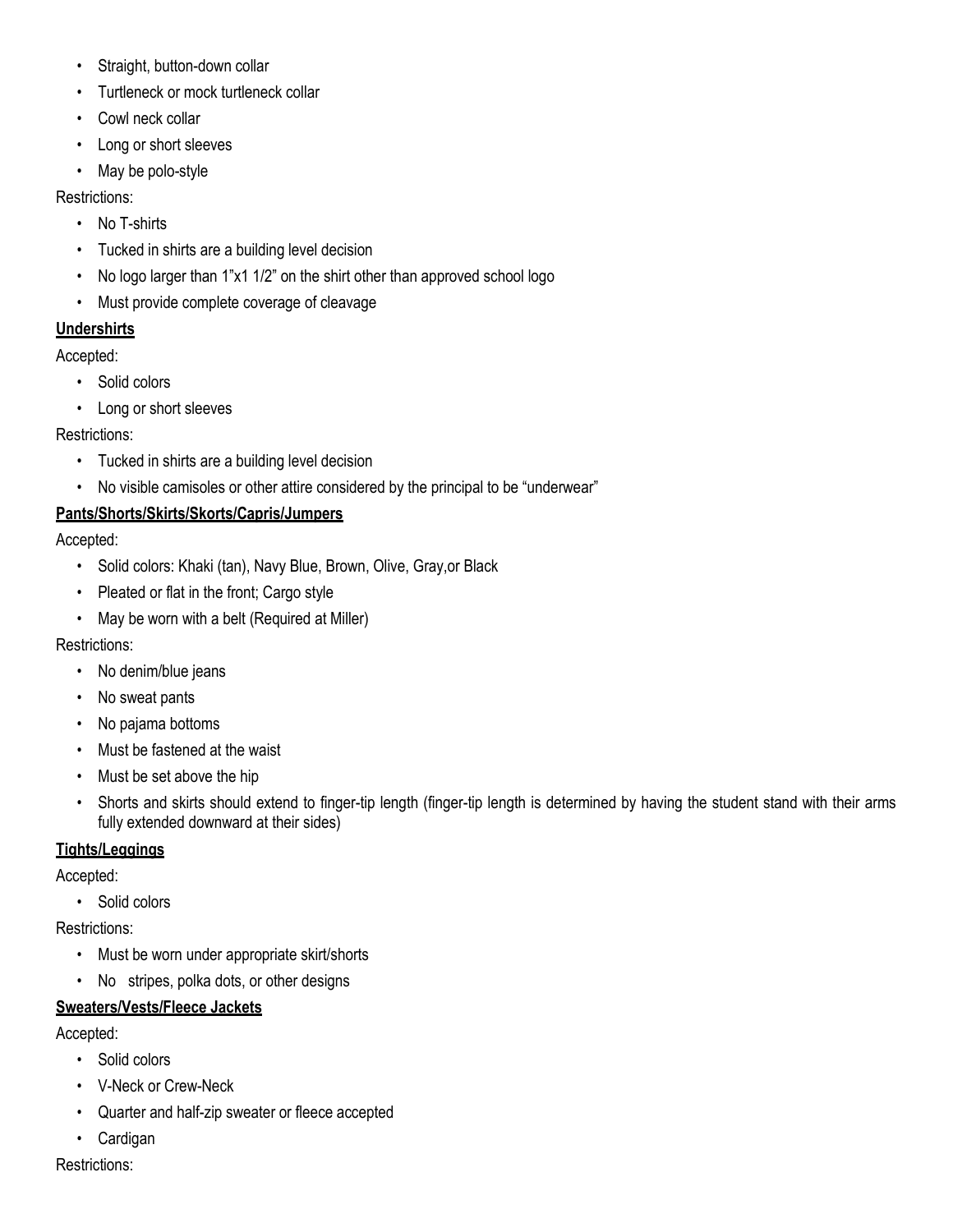- No full zip jackets
- Must be worn over an approved collared or turtleneck shirt or blouse
- No logo larger than 1" by 1½" other than approved school logo
- No hoods allowed

## **Sweatshirts**

Accepted:

• Solid colors

Restrictions:

- Must be worn over an approved collared or turtleneck shirt
- Collar must extend over sweatshirt
- No logo larger than 1" by 1½" other than approved school logo
- No hoods allowed

## **Shoes**

Accepted:

• Any color

Restrictions:

- No flip-flops
- No slippers
- No "wheels" allowed in shoes
- Shoes must have backing/strap

## **Boots**

Accepted:

- Any color
- Any style

Restrictions:

• No "wheels" allowed in boots.

# **Belt**

Accepted:

- Any color
- May be made of cloth or leather

Restrictions:

• Optional for grades 5 -8.

## **Accessories**

• No clothing (such as shawls) to be worn over pants, skirts, shorts, skorts, capris, or jumpers.

# SPORTS, CLUBS, ORGANIZATIONS

Lafayette Sunnyside Intermediate School provides a variety of extra-curricular activities. We believe that young people your age need an opportunity to work in a group, practice leadership skills, develop school spirit, and explore in more detail activities you really enjoy.

Get involved at Lafayette Sunnyside by joining a club, participating in a sport, or being a member of one of our organizations.

**INTRAMURAL SPORTS:** An intramural sports program is provided for all fifth and sixth graders, which consists of the following:

Volleyball Cheerleading Track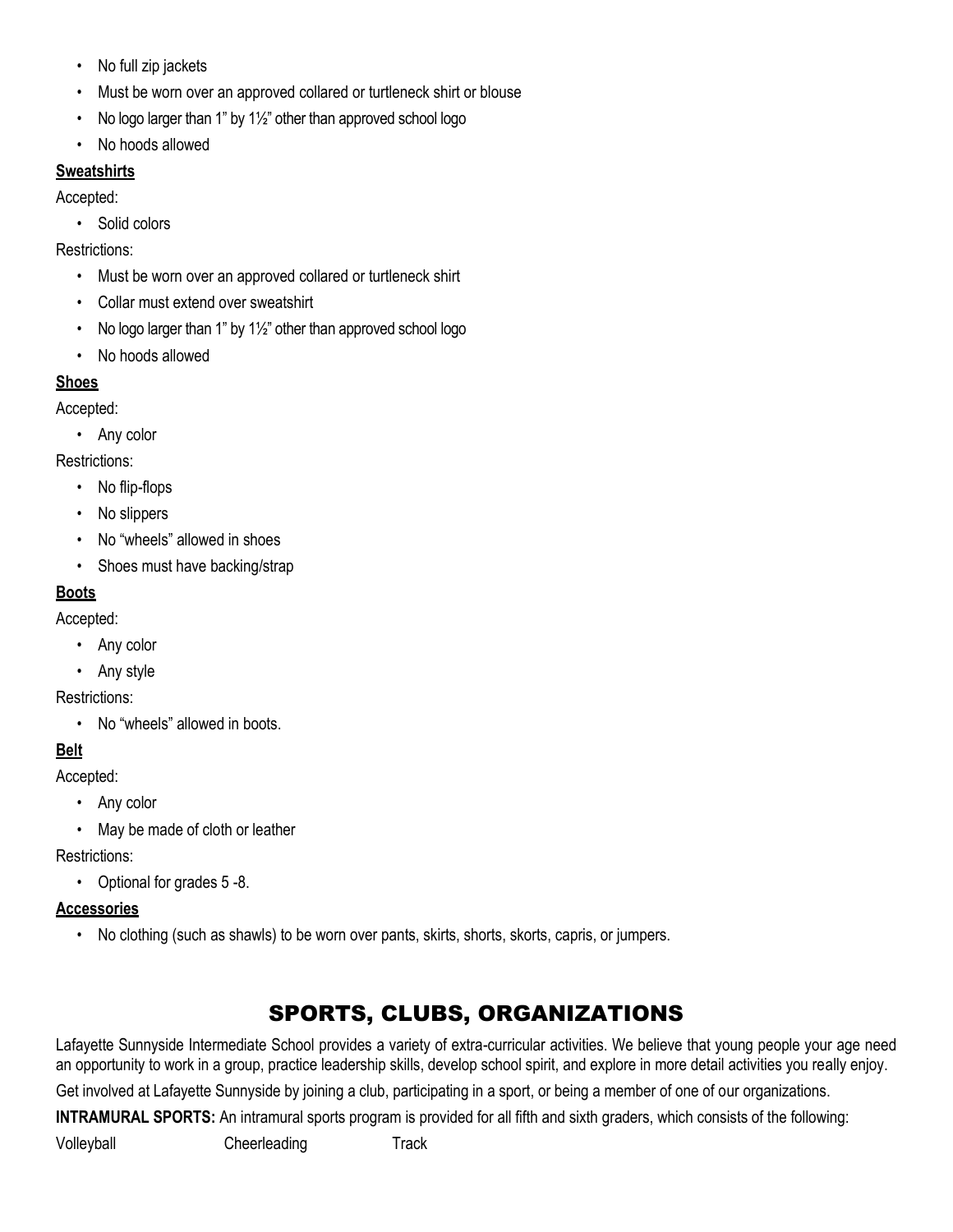**SPORTS:** An interscholastic sports program may be provided for certain sports at Lafayette Tecumseh Junior High School, such as wrestling, cross country, swimming, and golf. Sixth graders are eligible to participate in all sports listed. 5th grade eligibility is determined by Tecumseh coaches.

**CLUBS, ORGANIZATIONS, ACTIVITIES:** You have an opportunity to be members of numerous clubs, organizations, and activities at Lafayette Sunnyside. Please listen to announcements and read the newsletter to learn about when these opportunities arise.

# Anti-Bullying Prevention, Policy, and Procedures

**Mission Statement:** The Lafayette School Corporation (LSC) believes that bullying can be prevented with the proper education and implementation of strategies.

**Purpose**: LSC will provide a safe learning environment to learn and achieve. LSC has found that bullying causes physical and emotional harm to students, which interferes with the learning process. It's the LSC objective to create an environment free of bullying so students feel safe and supported to succeed academically, emotionally, and physically.

**Scope:** The Anti-Bullying Plan protects students against bullying and harassment based on race, gender, religion, nationality, disability, ability, and orientation. According to IC-20-33-8-13.5, bullying is not tolerated:

- on school grounds immediately before or during school hours; immediately after school hours, or at any other time when the school is being used by a school group;
- off school grounds at a school activity, function, or event;
- traveling to or from school or a school activity, function, or event;
- using property or equipment provided by the school; or
- through the use of data or computer software that is accessed through a computer, computer system, or computer network of LSC.

**Definition:** IC 20-33-8-0.2 Bullying means overt repeated acts or gestures, including:

- verbal or written communications transmitted,
- physical acts committed, or
- any other behaviors committed

by a student or group of students against another student with the intent to harass, ridicule, humiliate, intimidate, or harm the other student.

#### **Choice Language:**

- Bullying- An intentional, repeated, unwanted, intimidating behavior.
- Conflict- A disagreement or argument.
- Resolution- A decision or solution to a conflict.
- Retaliation- An action that is given in return to an offense.
- Cyberbullying: Online social cruelty using cellphones, computers, or other electronic devices to humiliate, harass, embarrass, or taunt someone with words or images. It may include social-emotional threats or threats of violence.
- Harassment- To be tormented.
- Sexual Harassment- Bullying in a sexual nature.
- Teasing- To make fun or provoke someone.
- Hazing- To force someone to participate in unwanted tasks.
- Bystander- A person that witnesses an event or action, but doesn't take part in the event or action.
- Witness- A person that sees an action or event take place.

**Investigations:** The investigation must take place within three (3) days of receiving a misconduct report (see Appendix A). The investigation must be completed within ten (10) days of receiving the misconduct report.

- Step 1: A school safety task force must be established.
- Step 2: Student that is being bullied must identify the initiator, incident, and any witnesses.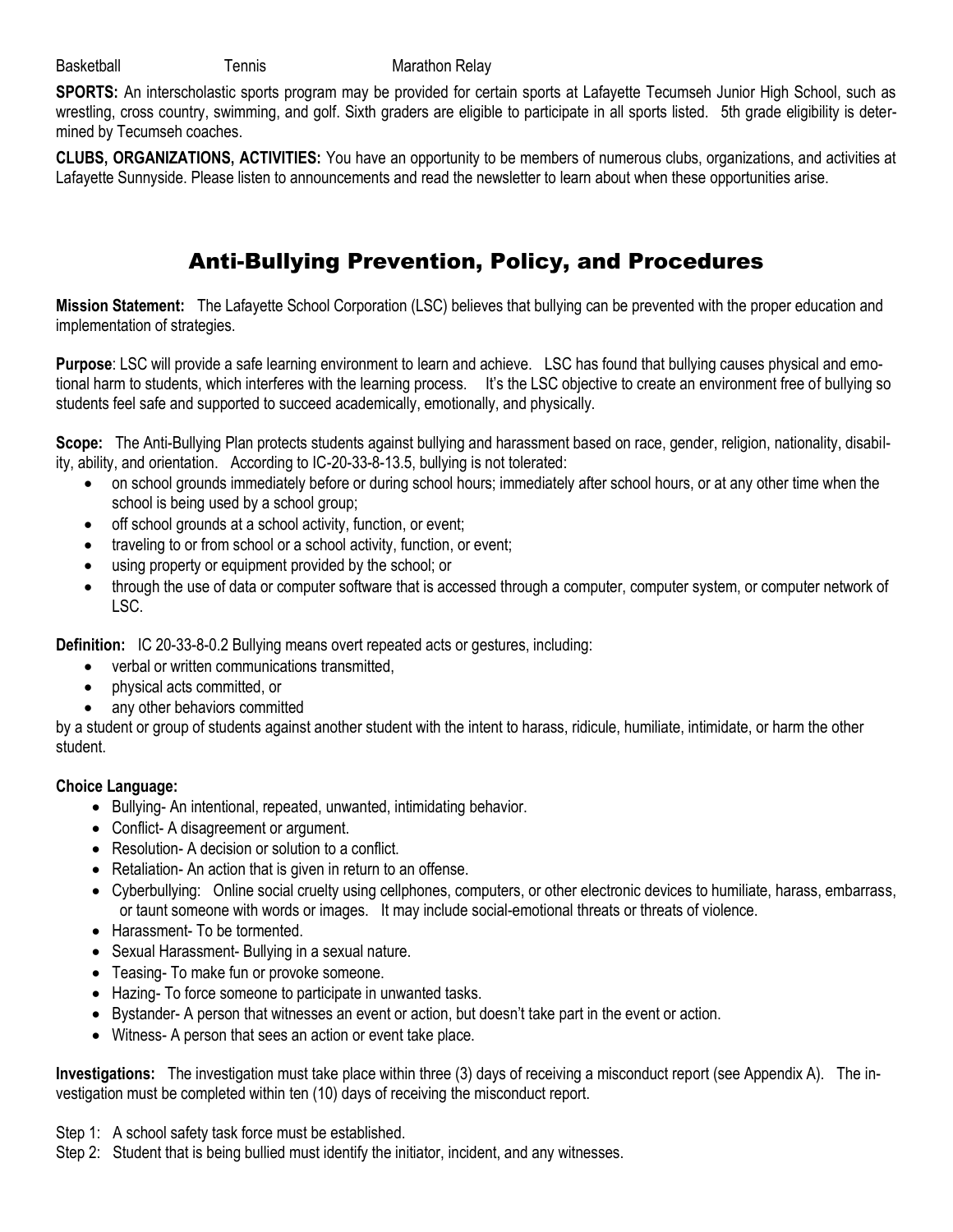Step 3: The school safety task force will conduct an investigation and interview the person being bullied, the initiator, and all witnesses.

Step 4: Research to see if there are any patterns of behavior.

Step 5: Assess the effects of the incident in correlation of safety and to ensure that no one's civil rights are being violated, discuss whether or not the incident is bullying. If it is bullying, implement the Anti-Bullying Plan.

Step 6: Make a recommendation for consequences.

Step 7: Notify the parents of the victim, the parents of the initiator, and if appropriate, Lafayette Police Department of the incident.

Step 8: Document all details of the investigation in PowerSchool.

Step 9: Within thirty (30) days, the task force should conduct follow up inquiries to see if there have been any new incidents. If so, the task force should reinvestigate following the steps from above.

**Interventions:** The following are ways the faculty and staff can intervene with bullying. Note, LSC faculty and staff members would violate the Civil Rights statutes (Title VI of the Civil Rights Act of 1964, Title IX of the Education Amendments of 1972, Section 504 of the Rehabilitation Act of 1973, and Title II of the Americans with Disabilities Act of 1990) if they fail to respond or investigate a bullying situation that leads to a hostile environment. It is a faculty or staff member's legal obligation to address bullying under these laws, and to follow the investigative steps when it does occur.

- Step 1: Intervene in the situation.
- Step 2: Notify the school safety task force.
- Step 3: Cooperate in the investigation.

**Consequences:** Recognizing that bullying is disruptive and interferes with the schools purposes or educational functions of LSC, school officials will discipline students for bullying as deemed necessary. This is in accordance with the provisions of IC-20-33-8-14.

**First Reported Offense:** Student will meet with a counselor and will be advised of potential consequences. The incident will be logged and parent/guardian will be notified via letter.

**Each Additional Reported Offense:** Student will be referred to administration. Incident will be logged and further action will be taken. Depending on the severity of the reported incident and other related factors, suspension may result at any point in the process. Suspension is defined according to IC-20-33-8-7 as any disciplinary action that does not constitute an expulsion, whereby a student is separated from school for a period not more than ten (10) school days. Expulsion, as defined by IC-20-33-8-3, is when a student is separated from school attendance for a period exceeding ten (10) school days. When expelled, a student could be assigned to attend an alternative school, an alternative educational program, or a home bound educational program.

**Resources:** The following resources are available to help prevent, address, and potentially resolve bullying:

- DARE: (765) 807-1200
- School security guards
- Health classes offered in school
- Core curriculum classes in school
- Kids First: (765)474-0758 or Tippkidsfirst@aol.com
- PBIS
- School counselors
- Upstanders, Student Council, and Student Ambassadors
- Crisis Hotline: (765) 742-0244 or lafayettecrisiscenter.org
- Suicide Prevention Hotline: 1 (800) 784-2433
- Big Brothers Big Sisters of Wabash Valley (765) 446-2227 or bbbslaf.org
- Purdue College Mentors for Kids: fhughes@purdue.edu
- Wabash Valley: (765) 446-6535, after hours (765) 463-2555
- Lafayette Police Department: (765) 807-1200
- School Problem Solving team
- School Safety Task Force: According to IC-5-2-10.1-12, each school within LSC shall establish a safe school task force to address school violence, bullying, and other issues that prevent the maintenance of a safe school. The task force will be established and led by the school safety specialist.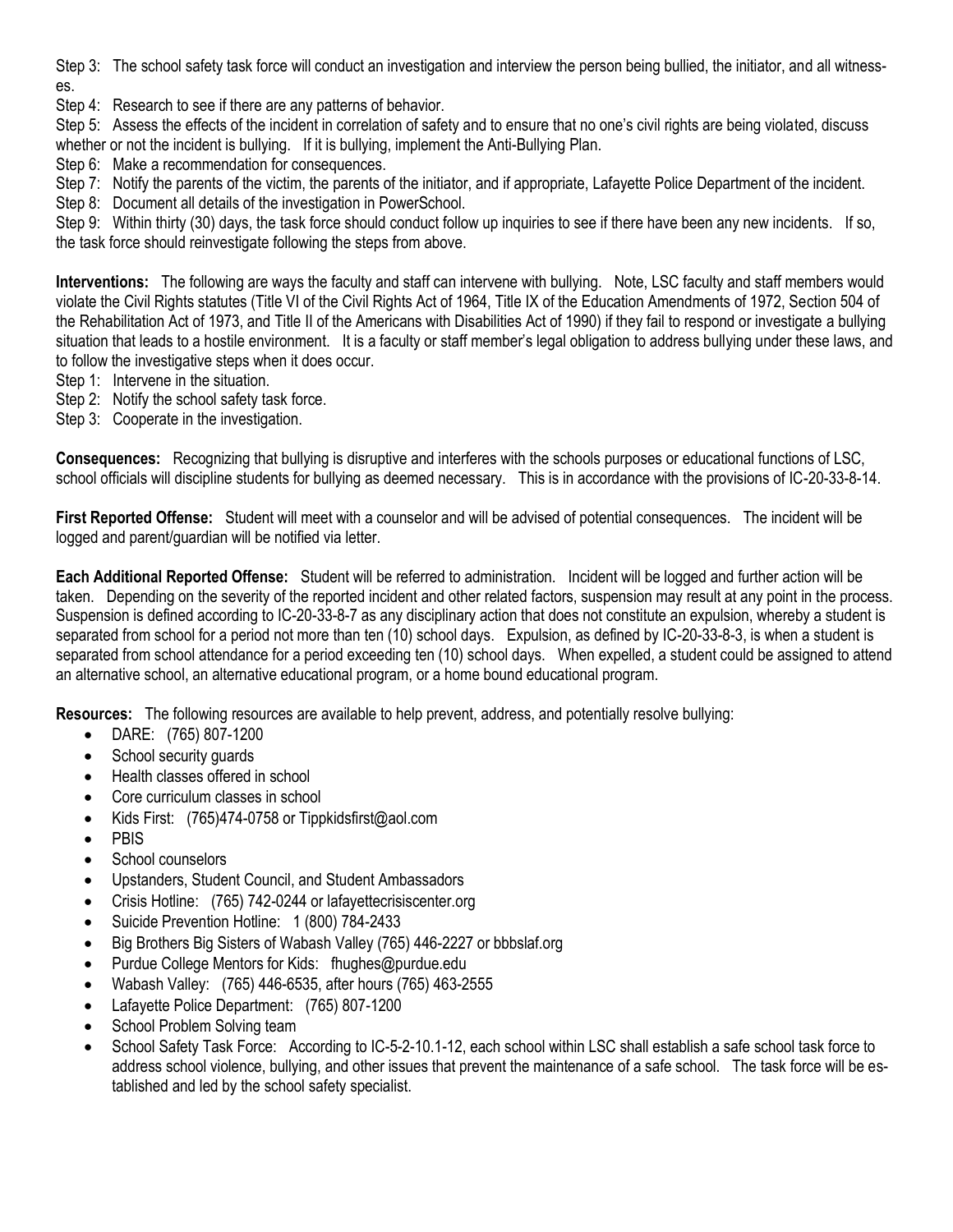# APPENDIX

# **COUNSELOR REQUEST FORM**

| <b>COUNSELOR REQUEST FORM</b> |                                                                                                      |  |  |  |
|-------------------------------|------------------------------------------------------------------------------------------------------|--|--|--|
|                               | First Name ___________________________Last Name ___________________Date ____________________________ |  |  |  |
|                               |                                                                                                      |  |  |  |
| Reason for request            |                                                                                                      |  |  |  |
|                               |                                                                                                      |  |  |  |
|                               |                                                                                                      |  |  |  |
|                               |                                                                                                      |  |  |  |
|                               |                                                                                                      |  |  |  |

#### **ADMINISTRATION**

The school system is governed by the Board of School Trustees consisting of seven members. The Board of School Trustees, working The school system is governed by the Board of School Trustees consisting of seven members. The Board of School Trustees, working<br>with the Superintendent, sets forth rules, regulations, and policies for the efficient operat chief executive officer of the Board and administrative head of the schools. He, in turn, with the aid of the assistant superintendents and program directors, delegates responsibility for the operation of various departments but is responsible for the results produced.<br>The state of the state of the state of the state of the state of the state of the state of t

The Principal is responsible for the overall operation of the school. Subject to the rules and regulations of the board and to the instructions issued by the Superintendent of Schools, Business Manager, and various Directors and/or Associate Superintendents, the Principal has full control and complete responsibility for the buildings and grounds, all supplies and equipment, all activities, and all students, teachers, custodians, and others occupied in or about the buildings and grounds. He supervises the school curriculum, works with the staff and students to establish school policies, schedules, classes, assigns special duties, coordinates the calendar of school events, and works with the staff and special supervisors in curriculum improvement.

## **ARRIVAL AND LEAVING TIMES**

The school assumes responsibility for supervision of students who are on the school premises during the hours of the normal school day including the ten minutes before the tardy bell and six minutes after the dismissal bell. The school also assumes responsibility for supervision of students involved in school sponsored activities. Examples include activities such as extra-curricular athletics, school patrols, school approved field-trips, assigned after-school detentions and riding the school bus to and from school. The school does not assume responsibility for supervision of students when the students arrive before or leave after the above stated times except when the students are in a school sponsored activity. The school does not assume responsibility for the supervision of students when the students are participating in an activity which is not school sponsored such as scouts.

#### **SPECIAL EDUCATION**

Every child has the right to a free, appropriate public education – even a child with the most severe disability. This right was established in the Individuals with Disabilities Education Improvement Act (IDEA). In Indiana, Article 7 governs and implements IDEA. Children with special educational needs in our school corporation are served by Greater Lafayette Area Special Services (GLASS). GLASS is a cooperative program with the Lafayette School Corporation, Tippecanoe School Corporation, and West Lafayette School Corporation.

GLASS serves students with disabilities. Special education is considered "special" because specific methods, programs, and teaching techniques are developed to meet each child's particular needs and abilities.

One of the most significant changes in public policy brought about by IDEA is involvement of parents in every step of providing services for their disabled child. A child may be referred to GLASS for evaluation by a teacher, principal, or parent. Parental permission must be obtained before any testing specifically related to determining qualification for special services may be done. If a special education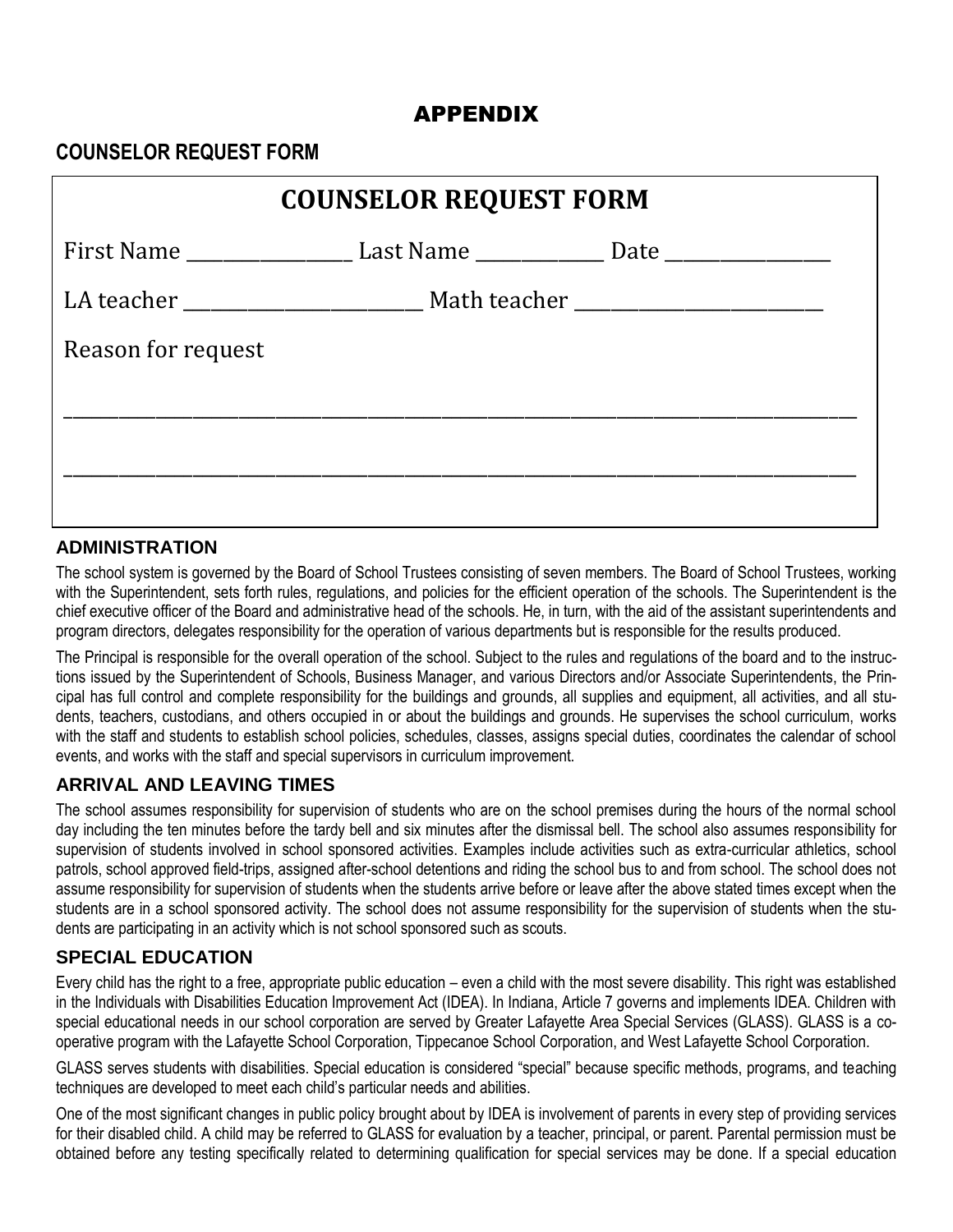placement seems advisable based on the test results, the parents and education professionals work together in the planning of the educational program for that individual child and, subsequently, in the educational placement decision. The rights of the parents are specified in IDEA so that parents may protect the rights of their children.

If you feel that your child's educational needs are not being met in his/her current classroom setting, and you would like to refer your child for evaluation or re-evaluation, please contact the building principal for the proper procedures to follow.

The school maintains the following special services for the benefit of all students:

Psychological Services personnel assist other members of the school community and parents in producing the optimal learning environment for the growth of each student in grades kindergarten through twelve. They may assist staff in planning for remediation in learning and adjustment, provide in-service training, or consult with staff in the areas of curriculum development, motivation, evaluation, assessment, group process, behavior management, and mental health.

The Special Services department may refer students with special problems to appropriate agencies located at Purdue University, or in the Greater Lafayette community.

School age children who are found to be disabled are generally placed in special programs in the Lafayette School Corporation.

Speech and Hearing services are available for those in need of educational professionals with such specialized training.

## **EXCEL/CHALLENGE PROGRAM**

The ultimate test of any educational program is its success in encouraging and enabling each individual to achieve his fullest potential.

Although the regular school curriculum meets the needs of most students, it does not serve adequately the needs of those highly able students who require special challenges to develop the many different kinds and degrees of ability or talent they possess. An educational program specifically designed to enable highly capable students to achieve at their own pace and at an appropriate level is an essential part of the total educational commitment. Such a program meets the needs of the individual, offers K-12 continuity, provides for peer interaction, and develops responsibility for learning.

The Lafayette School Corporation is committed to the implementation of a program for gifted and talented students which will develop skills and attitudes that lead to a life of learning, self-development, and service to society.

The Lafayette School Corporation's program for gifted and talented students is based on a consideration of the characteristics and needs of gifted youth. It addresses the concerns of students, parents, educators, and the community in its attempt to meet the needs of students gifted in general intellectual ability, specific academic aptitude, leadership, creativity, and the visual and performing arts. The K-12 program provides for the sequential development of higher level thinking skills, study at an appropriate pace and level, appropriate materials, opportunities for independent study and research, and appropriate activities within the school and in the community.

Individual building programs vary because of the number and needs of gifted students. Secondary programs may include EX-CEL/Challenge (Honors) classes, Mentorships, and Individual Challenge Plans (I.C.P.).

Eligibility for placement in the EXCEL/Challenge Program is determined by consideration of achievement test scores, academic records, teacher recommendations, parent referral, student self-referral, and other relevant information. Parents who feel their children have need for Challenge Program services may refer their children for consideration for placement by contacting their building principal.

For more information about the program contact your child's guidance counselor at Lafayette Sunnyside.

# HEALTH SERVICES

The Health Services program follows the State Department of Health laws and recommendations and is under the direction of the school administration, school physician, and school nurses.

**Immunization Requirements:** Indiana law requires that all students in 5th and 6th grade have 5 DPT, 4 Polio, 2MMR, 3 Hepatitis, B, and 2 varicella. Additionally, all 6th graders must have a 1 Tdap and MCV4. It is the parent's responsibility to provide verified records of immunizations. Students may enroll but not attend school without documentation or required immunizations or verified medical or religious exemptions. All exemptions must be renewed every year.

**Meningococcal Disease (meningitis):** The following information is provided in compliance with IC 20-30-5-18:

Meningococcal disease is a dangerous disease that can strike children and youth.

One type of meningitis is caused by a bacteria called *Neisseria meningitidis*. Infections caused by this bacteria are serious and may lead to death. Symptoms of this infection may include a high fever, headache, stiff neck, nausea, confusion, and a rash. This disease can become severe very quickly and often leads to deafness, mental retardation, loss of arms or legs and even death. It can be spread through the air or by direct contact with saliva from another person with the disease.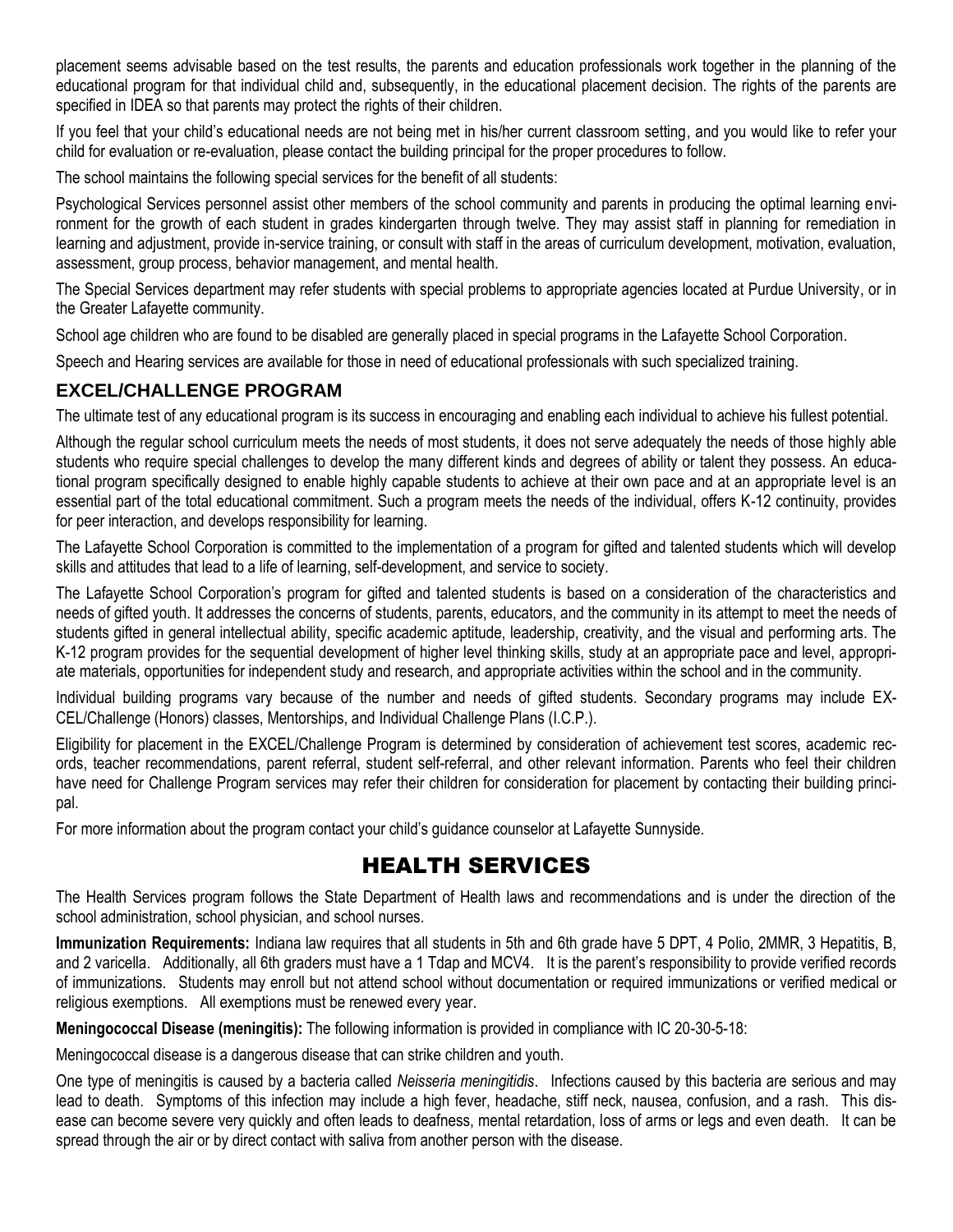There is a vaccine (Menactra) that can prevent most cases of meningitis caused by this bacteria in people over age 2. Beginning with the 2010-2011 school year, one dose of Menactra will be required for students in grades 6-12. This is a new legal requirement.

**Medication/Medical Procedure Policy:** Parents are encouraged to administer medications and/or medical procedures during non-school hours. If a student's physician determines that a medication or medical procedure must be administered by school personnel during school hours, the school must have written doctor's instructions, a completed school parent permission form, and medication in the original pharmacy container. The following is the full policy (J700):

# **ADMINISTRATION OF MEDICATION AT SCHOOL**

No medication shall be administered to a student without the written and dated consent of the student's parent or guardian (*Exception:*  A standing order of EpiPen & Benadryl for a severe allergic reaction may be given by the school nurse or trained school staff during a life threatening emergency). The consent of the parent or guardian shall be valid only for the period specified on the consent form and in no case longer than the current school or program year. All non-prescription medicine to be administered to a student must be accompanied by a statement describing the medicine, the dosage, and the time for it to be administered to the student. All prescription medicine, including injectable medicine, and for all blood glucose tests by finger prick to be administered to a student must be accompanied by a physician's prescription and a copy of the original prescription and pharmacy label. If the medication is to be terminated prior to the date on the prescription, the written and dated consent or withdrawal of consent of the parent or guardian is required. The written consent of the parent or guardian and the written order of the physician shall be kept on file. All prescription and non-prescription medications to be administered at school or school functions must be FDA approved.

Medication shall be administered in accordance with the parent's or guardian's statement (in the case of non-prescription medicine) or the physician's order (in the case of prescription medicine) only by a school nurse or other employee(s) designated in writing by the school principal unless the medical condition requires the student to self-administer the medication. All administration of medicine shall be documented in writing. Any designated employee who is responsible for administering injectable insulin, or a blood glucose test by finger prick, shall receive proper training and such training shall be documented in writing.

Students may possess and self-administer medication if the following conditions are met:

- 1. The student's parent or guardian has filed an authorization with the student's principal for the student to possess and self-administer the medication. The authorization must include the statement described in part (2) below.
- 2. A physician states in writing that:
	- a. the student has an acute or chronic disease or medical condition for which the physician has prescribed medication.
	- b. the student has been instructed in how to self-administer the medication; and
	- c. the nature of the disease or medical condition requires emergency administration of the medication.

The authorization and statement described in parts (1) and (2) above must be filed with the student's principal annually.

Medication that is possessed by a school for administration during school hours or at school functions for a student may be released to:

- 1. The student's parent or guardian; or
- 2. An individual who is:
	- a. at least eighteen (18) years of age; and
	- b. designated in writing by the student's parent or guardian to receive the medication.

Medication possessed by the school for administration during school hours or at school functions may be sent home with a student in grades 9 through 12 if the student's parent or guardian provides written permission for the student to receive the medication. Legal

Reference: I.C. 20-1-1-6, I.C. 20-1-6-2.1, I.C. 34-4-1-16.5-3.5, 511 IAC 7-6-7, I.C. 20-8.1-5.1-7.5, I.C. 20-8.1-7-22

**Illness/Injury:** Students who are ill or seriously injured prior to the school day should be kept home until improved (fever free for 24 hours) or released by a physician. Please do not send ill or injured students to school to be diagnosed by school personnel. Parents are responsible for all follow-up care. Conditions usually requiring exclusion from school include:

- Temperature of 100 or more
- Severe sore throat
- Persistent cough
- Vomiting and/or diarrhea
- Severe headache
- Undiagnosed rash or skin infection
- Undiagnosed red and/or draining eye(s)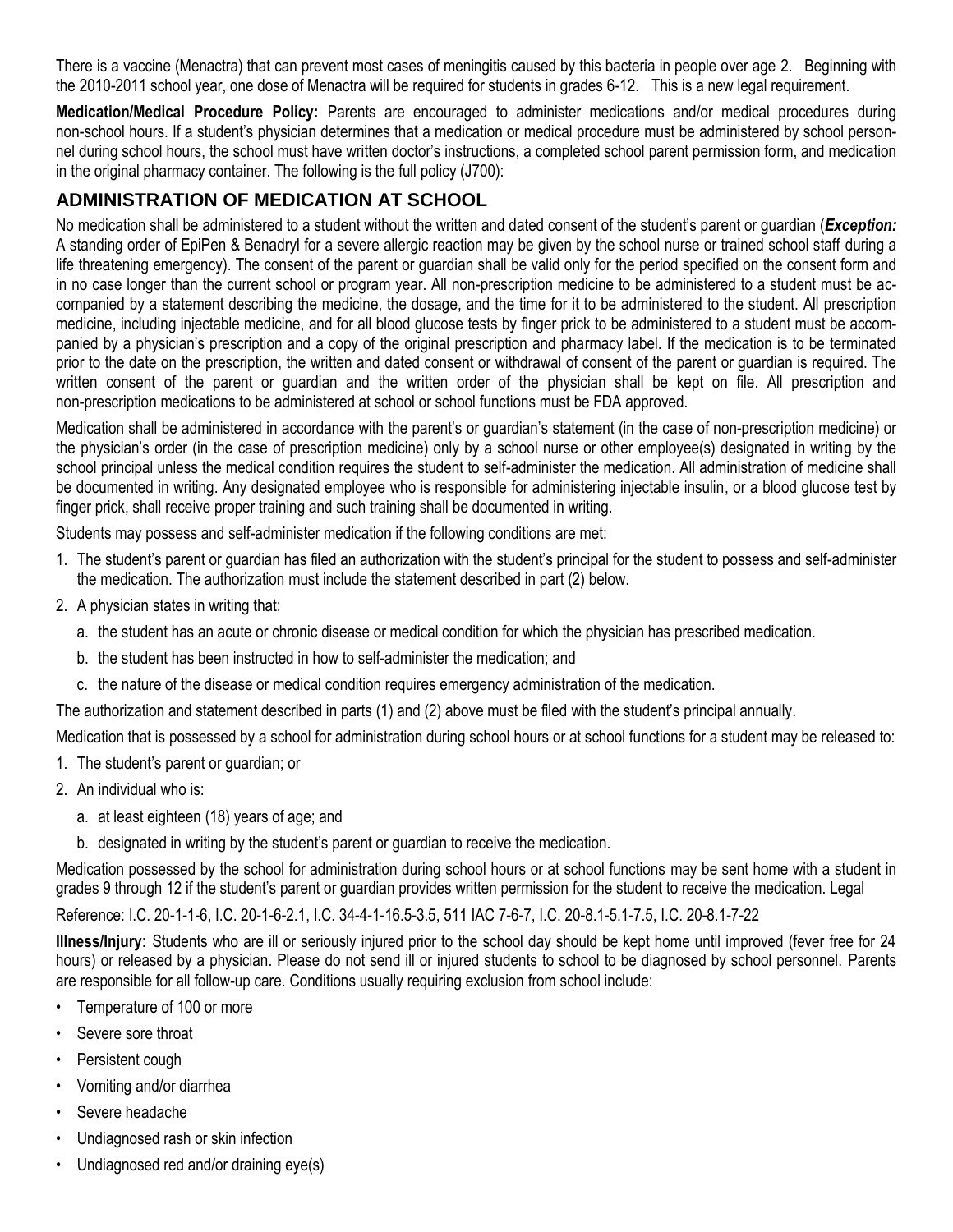- Lice Untreated
- Leakage of bodily fluids
- Scabies Untreated
- Injury making it hazardous to be in school

During the school day, if a student becomes too ill to remain in school or is seriously injured, reasonable effort will be made to contact the parents. Parents are responsible for both transportation and for follow-up care. If a sudden, possibly life-threatening condition should occur, immediate safety of the student is the school's first concern. Ambulance transportation to a hospital will be arranged. Parents will be contacted as soon as possible. PLEASE BE CERTAIN THAT EMERGENCY INFORMATION IS AVAILABLE IN THE OFFICE. If the student has had major surgery, major injury or significant communicable disease, please provide doctor's order for precautions and activity orders upon returning to school.

**Accident:** All potentially serious school injuries must be reported to school personnel at the time of the injury. Any school personnel present at the time of the injury are to initiate an Accident Report and file it with the school nurse. The parent is responsible for cost, or all medical care, and other services associated with the accident.

**Physical Education Exemption:** Any health condition requiring an excuse from PE classes for more than a few days must be verified in writing by the student's physician. School personnel do not diagnose and do not exempt students from PE classes on a routine basis.

**Cleanliness:** During the school year, the school nurse may speak to students regarding cleanliness and healthful hygiene habits. Students may be checked for pestilence and skin disorders. Students are to be clean when sent to school and may be excluded under State Department of Health regulations if good hygiene is disregarded.

**Human Growth and Development:** Human growth and development will be discussed in 5th and 6th grades.

**Hearing Screenings:** Hearing screenings are given to all seventh graders, new students, and those referred. Parents are notified of any problems by the speech and hearing clinician.

Vision Screenings: Vision screenings are given to 5<sup>th</sup> grade students, new students and those referred. The school nurse informs parents if the screening test indicates need for medical follow-up. If a parent prefers his/her child not receive a screening test, the nurse must be notified in writing.

**Illness or Injury:** If a student becomes ill or is injured, they should report to class and ask permission to see the nurse. If the nurse is not on duty, the student should report to the guidance office.

**Over the counter medication:** Non-prescription medicines must be in the original container and delivered to the health center. A signed school parent permission form must be on file in the health center before any medicine will be dispensed. (See LSC Policy J700 on the previous three pages.)

**Religious or other Objections to Testing:** If the student has a religious or other objection to testing, the nurse must be notified in writing. All exemptions must be renewed every year.

**Injury or illness occurring during school:** Students should report to their teacher and obtain a pass to the Health Center.

**Insurance:** The school does not provide health insurance for students. Information for obtaining health insurance for children is available from the Tippecanoe Community Health Clinic or Tippecanoe County Division of Family and Children.

## **ACTION PLAN FOR A STUDENT/ATHLETE WITH A SUSPECTED CONCUSSION 4/2012**

Below is the description of the action plan by athletic department coaches, club sponsors, intramural coaches, nurses, trainers, team doctors and administrators should any Sunnyside Intermediate School student/athlete be suspected of being concussed:

- 1. The student/athlete will be removed from the activity immediately if they are suspected of having a concussion.
- 2. The coach/sponsor will inform the athletic trainer or school nurse, in the case of a sponsor of a club or intramural sport, as soon as possible of the suspected concussion and will make contact with the students/athletes parent or guardian to explain the situation.
- 3. The student/athlete will be evaluated by a licensed athletic trainer or licensed school nurse that has a certification of completion from the Centers for Disease Control video "Heads up Concussion in Your Sport".
- 4. The athletic trainer or school nurse will contact the parent or guardian to confirm whether the student/athlete has been suspected of having a concussion. (The athletic trainer will inform the school nurse that the student/athlete is suspected of having a concussion. The school nurse will inform the athletic trainer that the student/athlete is suspected of having a concussion.)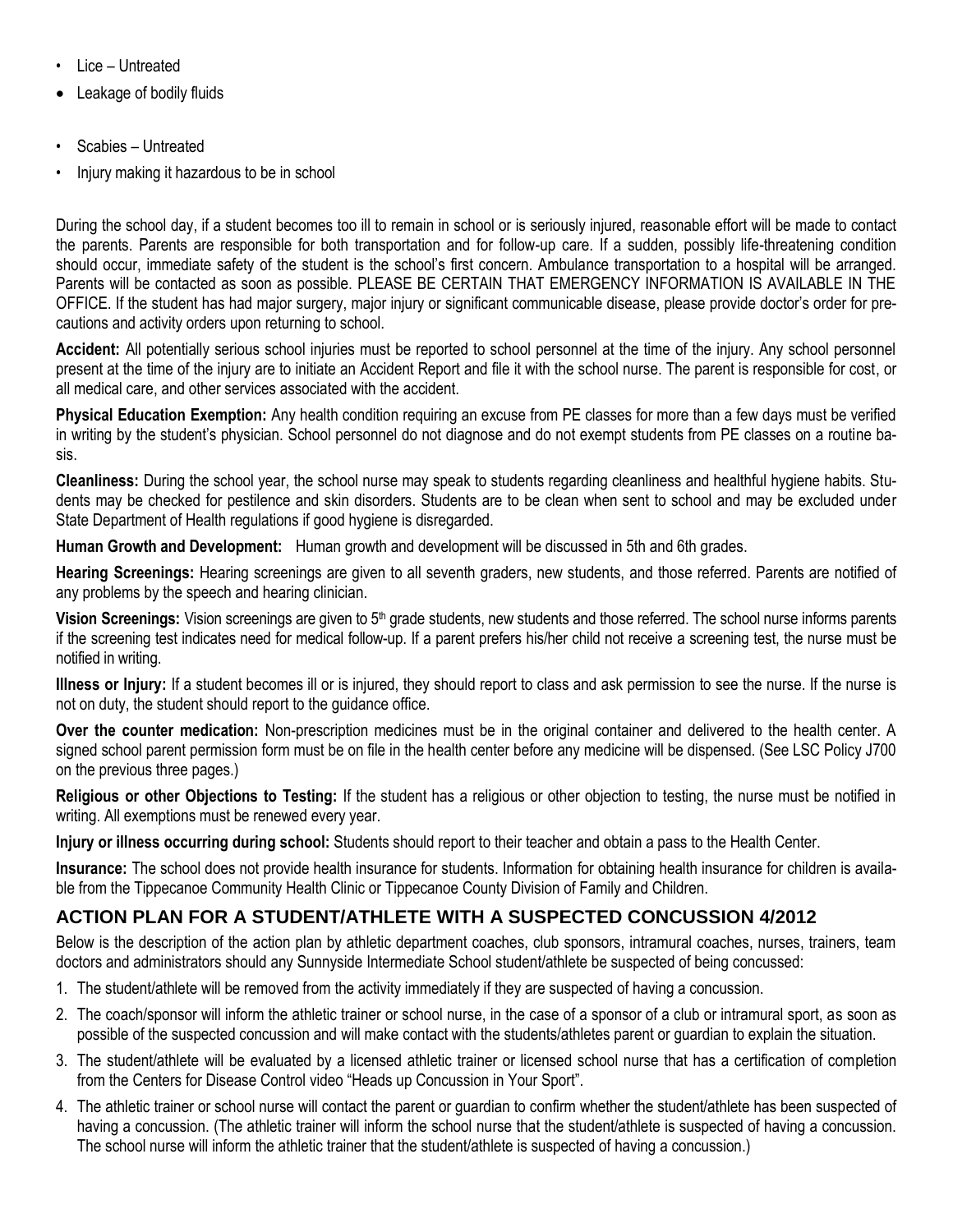- 5. If no licensed athletic trainer or licensed school nurse is available the coach/sponsor will contact the parent or guardian and inform them that it is suspected that the student/athlete could have a concussion.
- 6. Before returning to practices or contests the student/athlete must be seen by an Indiana licensed physician that has been trained in concussion diagnosis and treatment.
- 7. The student/athlete will only be allowed to return to practices and contests after they have presented the signed "Head Concussion Evaluation and Release to Play Form For License Health Care Providers" to the Sunnyside Intermediate School school nurse. The form is available on the Indiana Department of Education Learning Connection web site under "IDOE Concussion and Head Injury in Student-Athletes".
- 8. All signed release forms will be kept on file in the nurses' office.

FAMILY EDUCATIONAL RIGHTS AND PRIVACY ACT OF 1984

# PUBLIC LAW 93-380 PUBLIC LAW 93-380

The Student Records Policy of the Lafayette School Corporation complies with the provisions of the Family Educational Rights and Privacy Act of 1974, Public Law 93-380. In broad outline, this policy provides for the following:

- 1. The Act concerns the student records of both elementary and secondary schools.
- 2. The parents' right under this Act extends until the student is 18 years of age, or is enrolled in a post-high school institution; hereafter, only the student may exercise the rights.
- 3. Parents have a right to examine their children's records at reasonable times and, in certain circumstances, in accordance with school policy to purchase a copy of such records.
- 4. The parent has a right to have a record corrected if it is inaccurate, misleading, or is otherwise in violation of the privacy or other rights of students.
- 5. If, as a result of a hearing, the school decides that the information in the record is not inaccurate, misleading, or otherwise in violation of the privacy or other rights of the student parents have the right to place in the education records of their child a statement commenting upon the information in the education records and/or setting forth any reasons for disagreeing with the decision of the school to leave the contested information in the students record.
- 6. A record must be kept with each student record showing who examined it, the date on which it was examined, and the purpose of the examination. School officials of this district who have a legitimate education interest in the student are exempted from this requirement by the Act.
- 7. Certain persons may examine student records without parents' consent. These include school officials, including teachers who have legitimate education interest; officials of other schools or school systems where a transfer is made; and certain representatives of the state and federal government with various limitations.
- 8. Any person may receive the records, if the parents execute a written consent specifying the records to be released, the reasons for such release, and the person to whom they are to be released. A copy will be sent to the parents in such case if requested. The parent may also request and receive a copy of any student record forwarded to another school or school system with a transfer.
- 9. A copy may also be furnished pursuant to a court order or subpoena, but only if the parents are given advance notice.
- 10.Certain directory information including the students name, address, telephone number, date and place of birth, major field of study, participation in officially recognized activities and sports, weight, and height of members of athletic teams, dates of attendance, awards received, and other similar information may be released without parental consent unless the parent notifies the school district in accordance with the

Students Records Policy that they do not want certain designated directory information released without prior consent.

The Board of School Trustees has adopted a policy implementing the provisions of this Act. A copy of this policy and the Act are on file and available for inspection at the office of each school principal and at the office of the superintendent of schools.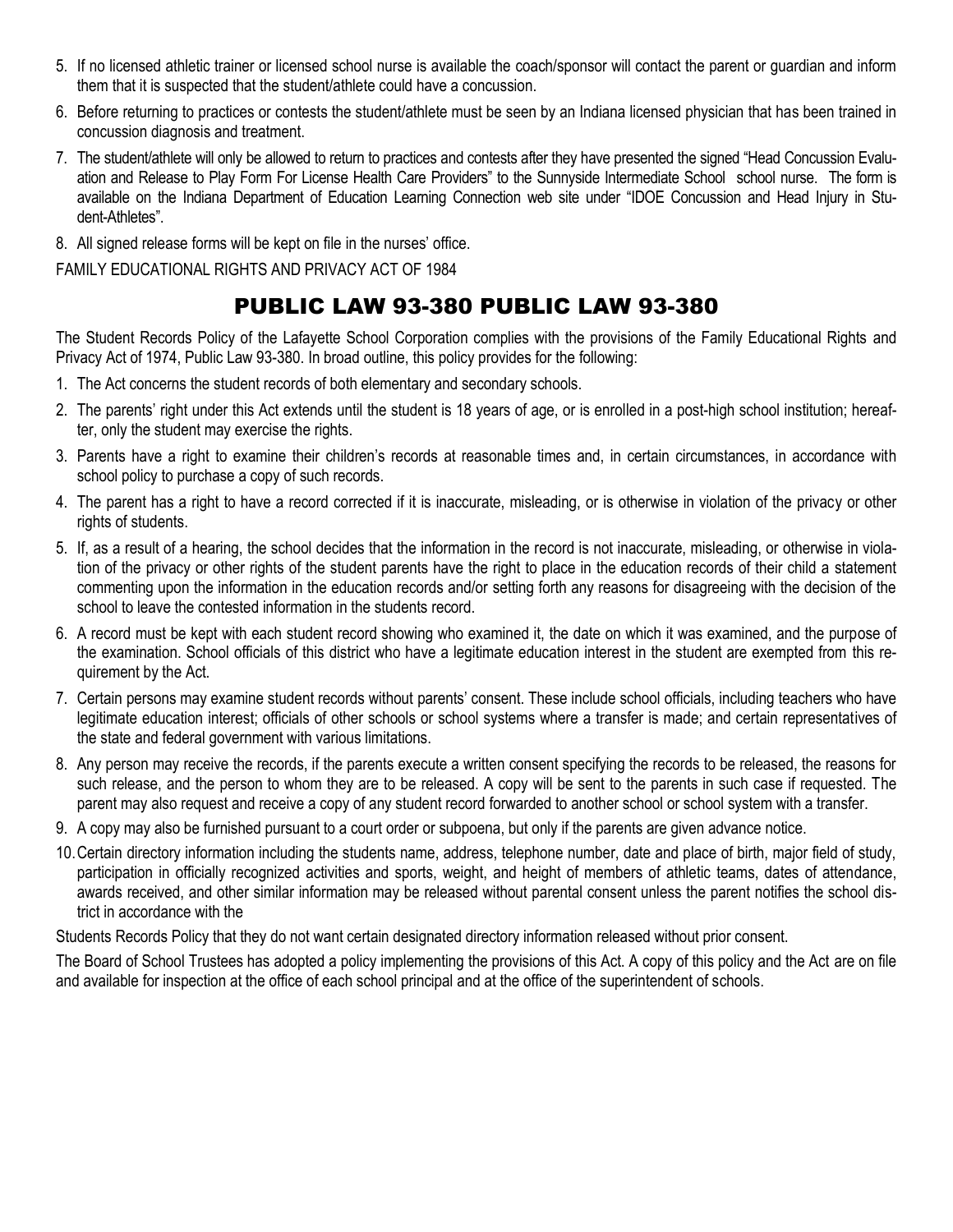# McKinney-Vento Homeless Student Statement of Rights

As parents raising children while trying to manage the difficulties of homelessness, the last thing you want to worry about is your children's education. The McKinney-Vento Act was created to give your children some rights as you navigate your way to a permanent housing situation. Your children's rights include:

- **The right to enroll immediately, even if you don't have all the required paperwork.** Schools normally require parents to have birth certificates, proof of residency, school records, and medical records with them when they enroll their children. If you are experiencing one of the housing situations covered by the McKinney-Vento Act, then you can enroll your children without these documents, although you may need to get some of them later.
- **The right to school placement at the school in their best interest.** Your children may go to the school they attended when they were permanently housed, also called their school of origin, even if you are not staying in that district. Alternatively, your children may attend the school where you are temporarily staying. This right lasts the entire duration of your homelessness or until the end of the school year after you achieve permanent housing.
- **The right to transportation services.** Schools must provide your children with transportation to their school, if feasible, until you get permanent housing. Parents who need this service for their children should request it from the McKinney-Vento Liaison.
- **The right to other services.** The fees for breakfast and lunch provided by the school, as well as the fees for textbooks, should be waived for your children. They also are automatically eligible for Title I services which may include beforeand after-school programs, tutoring programs, or other assistance such as graphing calculators required for math classes.
- **The right to appeal decisions regarding enrollment and services.** If the school district makes a decision about your child's school enrollment or the services that your child receives (such as transportation) that you disagree with, you have the right to appeal that decision. The school's McKinney-Vento Liaison should be contacted immediately to assist you with the appeal. While the dispute with the school district is being resolved, your child has the right to attend the school or receive the services in question.
- **The right to attend school and school activities without the fear of being singled out.** Children in unstable housing situations cannot be separated from their peers just because of their housing situation. They have the right to attend school and participate in extracurricular activities just like any other student.

#### **Who can help?**

All school corporations must have at least one McKinney-Vento Liaison. The liaison's role is to help families in homeless situations with school related issues. For example, the liaison can help with problems related to enrollment, request transportation on behalf of the children, help obtain immunizations or immunization records and birth certificates, and help mediate disputes with the school district. **Liaisons also help youth without parents or guardians.** To find out who serves as your school's McKinney-Vento Liaison, call your corporation's central administration office to ask for more information.

The Lafayette School Corporation McKinney-Vento Liaison is John Layton. He can be reached a[t jlayton@lsc.k12.in.us](mailto:jlayton@lsc.k12.in.us) or by calling 765-771-6000

#### **What if I'm not homeless, but I don't have a place of my own?**

Many families are not living in homeless shelters, but do not have a home of their own. Families who are staying with family members or friends are referred to as "doubling-up." Not all families that are doubled-up are homeless, but families who stay with others because of a loss of housing or due to economic hardship are covered by the McKinney-Vento Act and are entitled to the rights it provides for students.